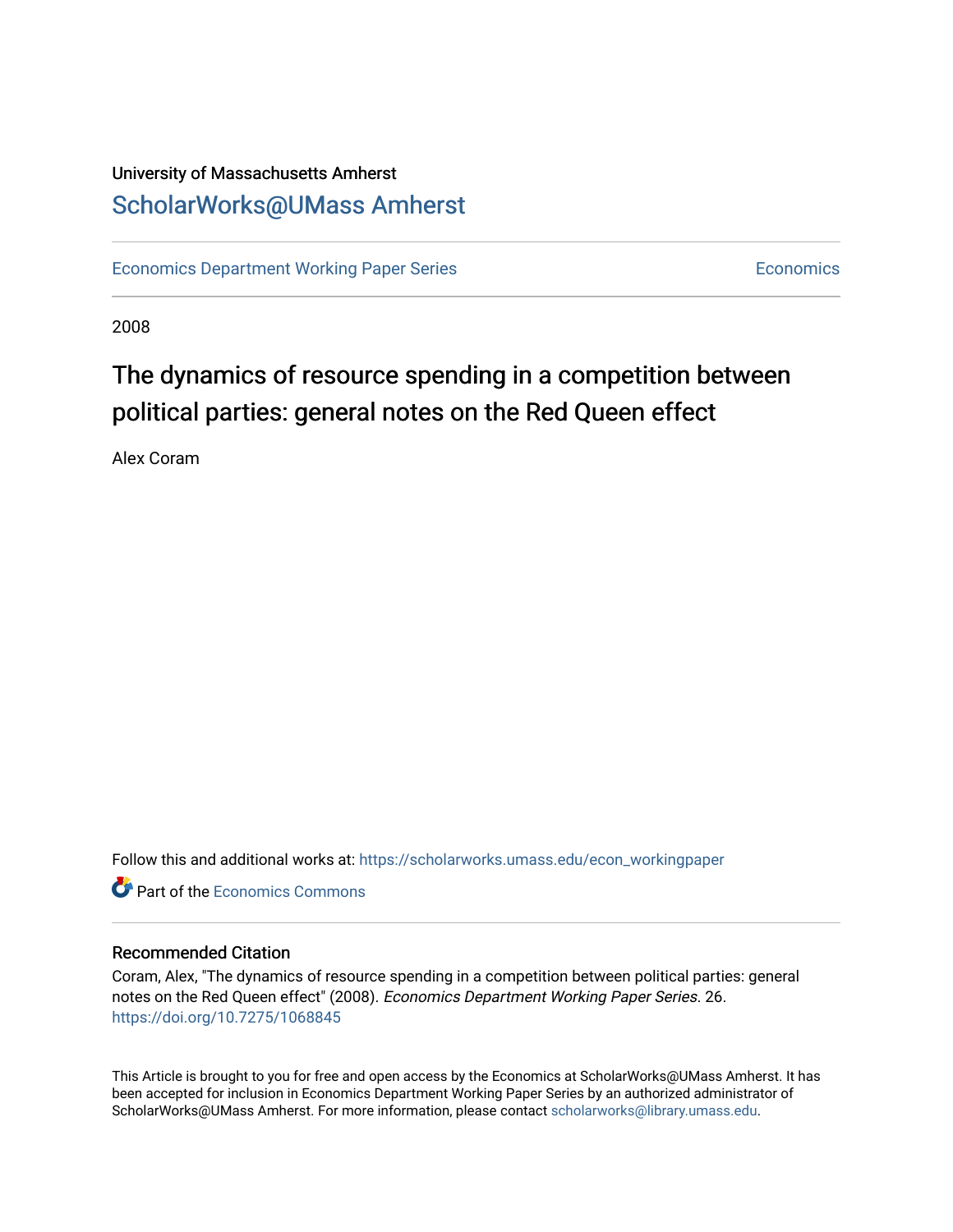# **DEPARTMENT OF ECONOMICS**

## **Working Paper**

**The dynamics of resource spending in a competition between political parties: general notes on the Red Queen effect** 

by

Alex Coram

Working Paper 2008-01



## **UNIVERSITY OF MASSACHUSETTS AMHERST**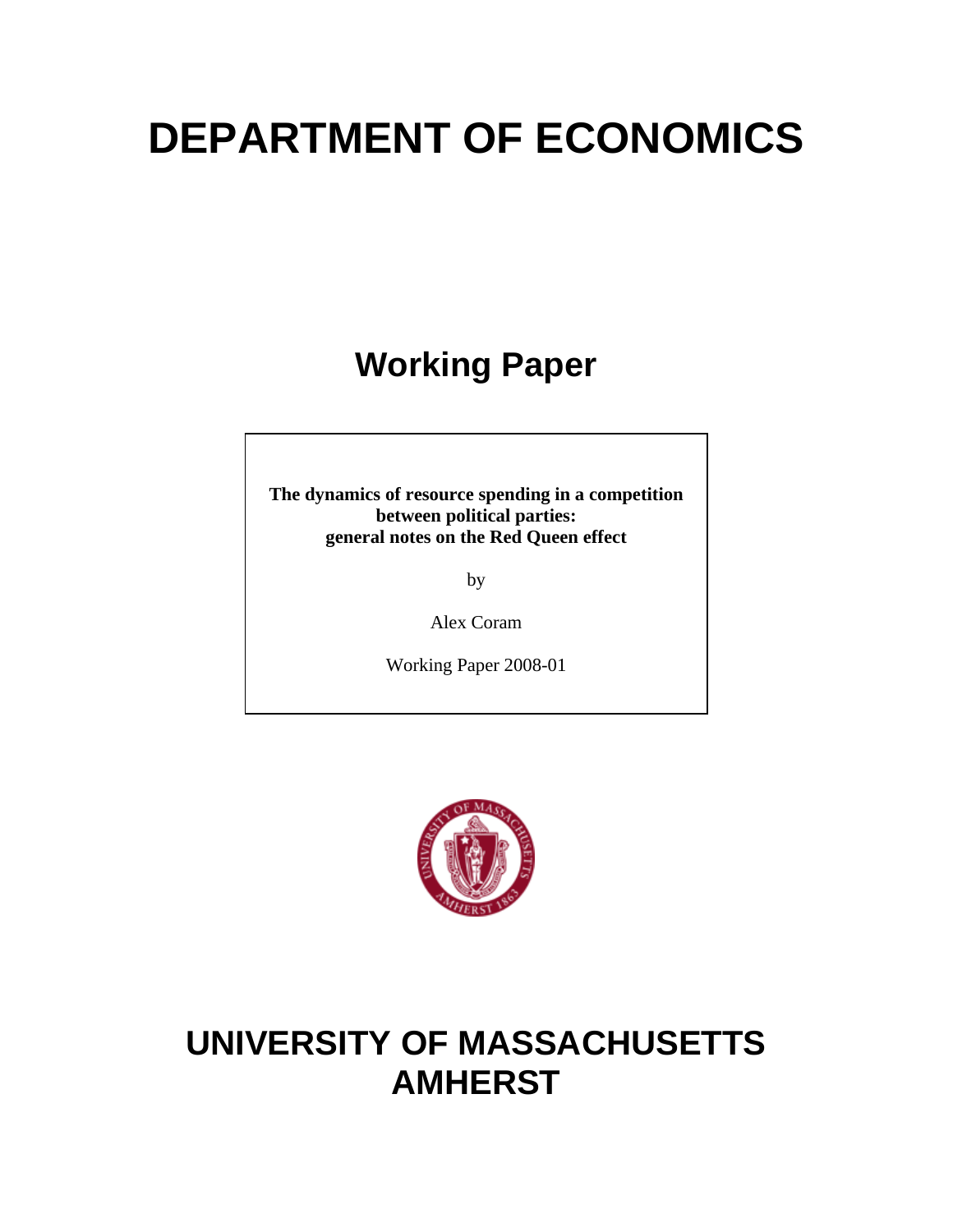### 'The dynamics of resource spending in a competition between political parties: general notes on the Red Queen effect.

#### Abstract

Competition between political parties is a process that unfolds over time whereas formal theories of party competition have tended to take an essentially static, or one-shot, approach. This leaves some gaps in our understanding of the dynamics of campaigning. The aim of this paper is to make up some of this gap. This is done using a differential game theory model to analyse a situation in which support for a party depends on the amount spent on marketing relative to the expenditure of the other party. One of the main results is that, even when voters are not myopic, the logic of the competition forces parties to accelerate expenditure on campaigning during the period between elections.

Key words: party competition, dynamics, differential games.

JEL classification: C61, C72, C73, D72.

Alex Coram. Professor of Political Economy, Aberdeen Business School, Robert Gordon University. Scotland AB10 7QE. e-mail: a.b.t.coram@rgu.ac.uk Professor Political Science, University of Western Australia.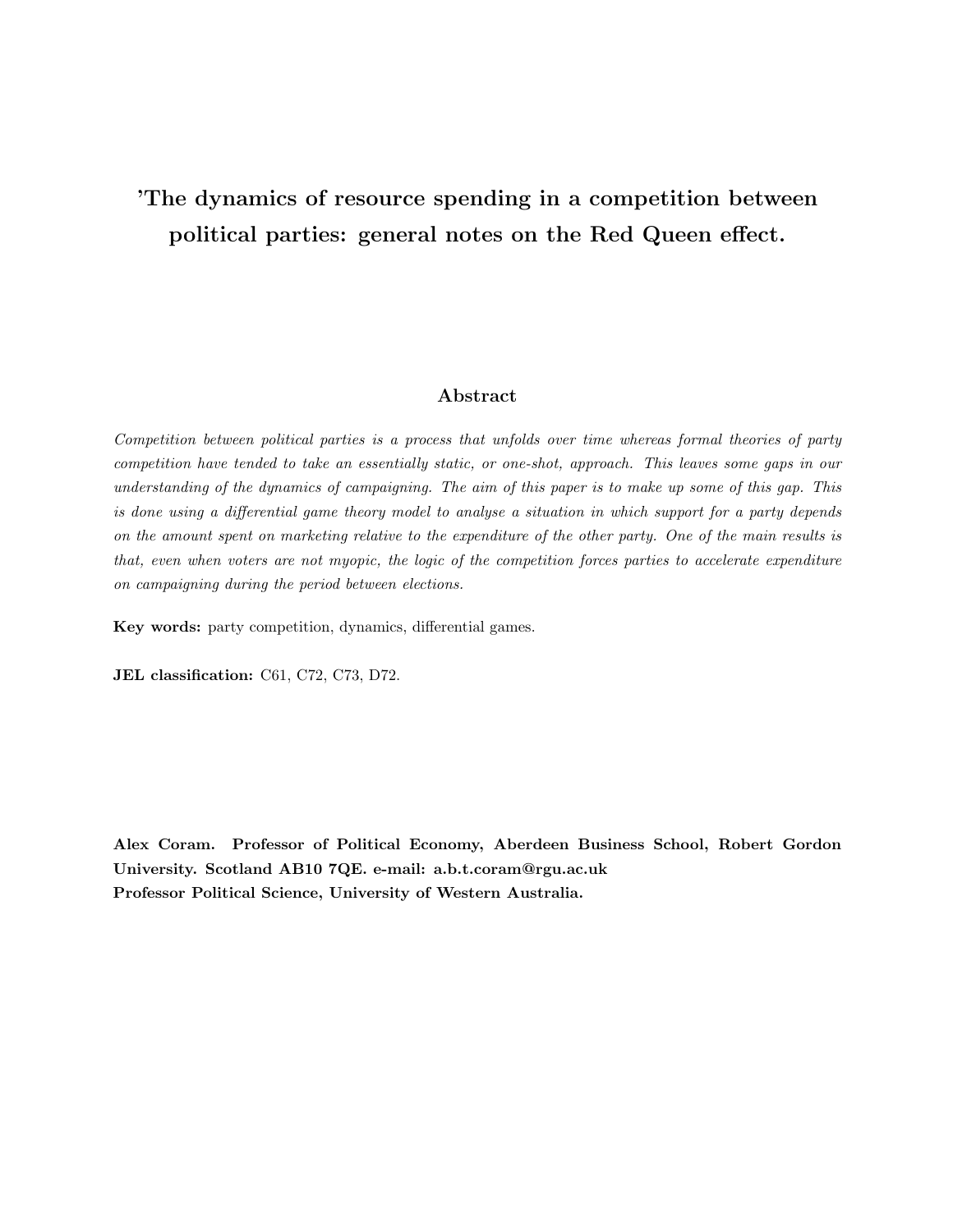#### 1 Introduction

Social scientists are fully aware that competition between political parties or candidates for election is a dynamic process in which resources, such as energy and funds, are spent over time in trying to win voter support but, so far, most existing studies of campaign expenditure are static and we have very little by way of a theoretical understanding of these dynamics. This is, in fact, part of a larger shortcoming in the analysis of the dynamics of electoral competition.<sup>1</sup> This paper attempts to help fill some of the gap in our formal theories. It is concerned with the dynamics of resources spending in the period between elections. I fill out the term 'resources' subsequently.

The types of questions that are of concern might be illuminated, in a preliminary way, by considering some casual observations about the way in which parties, or candidates, spend resources in trying to market themselves to voters.

 $(i)$ . The first is that, for political parties, campaigning seems to be a constant activity throughout the period between elections and that the effort spent on trying to sell a favourable image of candidates and policies tends to increase as the election approaches [17], ([39], 61). Whitely and Seyd [40] describe the underlying pattern by dividing the campaign into three periods. These are the long period which starts at the end of the last election and lasts throughout followed by a subsequent medium and then a short term campaign. Similarly, in presidential elections candidates seem to accelerate expenditure as election day approaches ([21], 77). Although the observation that expenditure increases through time might seem too obvious to warrant consideration, it is only one possible trajectory. The question is, what explains this observations, or in fact any other trajectory? Is there any reason why expenditure should increase over the electoral period? Why not spend all resources at the beginning, or the end?

(ii). Secondly, it has been noted that here sometimes seems to be a correlation between the expenditure of candidates. This observation is again fairly casual. It has recently been tested in some work by Box-Steffensmeier [6] for the 2000 presidential election. This shows that Bush's expenditure increased in response to increases in expenditure by Gore. Why should the fact that one candidate has increased its expenditure cause the other candidate to increase?

The specific purpose of this paper is to help answer some of these questions. This is done by examining a fairly stripped down model of the dynamics of campaign expenditure in a competition between two parties or candidates.

In order to concentrate on the influence of competition on the dynamics of resource expenditure the model is constructed to abstract from the impact of personalities and other unique events. It also assumes that the determinant of support has two components. The first is fixed by partisan identification or perceptions of the economy or some other factor that does not change during the period. The second is the variable component which increases with the amount of resources spent on campaigning for a fixed level

<sup>&</sup>lt;sup>1</sup>The comment is often made, for example, that most studies of campaign expenditure are static or ignore the temporal properties of data when it is available [6], [7], [4] and standard texts on party competition such as [27] and [?] do not mention time. This situation is changing with the increasing availability of data and popularisation of techniques to deal with time series analysis [3], [15], [8].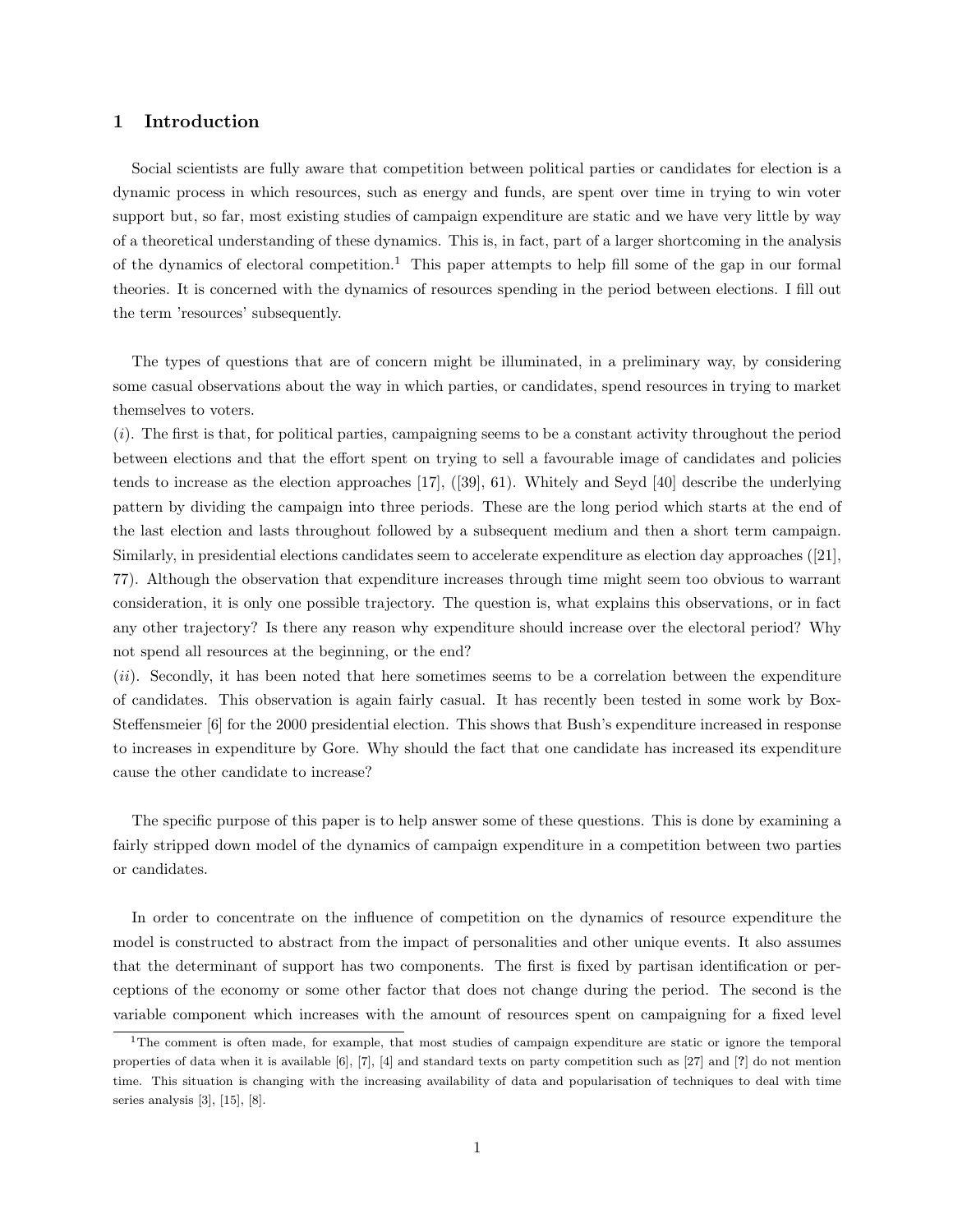of expenditure by the opposition. This is consistent with the substantial body of work that indicate that many voters are responsive to advertising and that support increases with campaign effort  $[6]$ ,  $[32]$ ,  $[18]$ , $[29]$ .<sup>2</sup>

In one sense the level of abstraction in this paper is higher than in some existing static models because of the complexity of the dynamic analysis. As with much of life, gains in one direction are bought at a cost in some other. It might be hoped that some of these abstractions could be reduced in future developments.

Although the model deals with competition for support in general, the reference in what follows will usually be to parties in order to save repetition. The findings hold for candidates in other systems, with obvious local modification, and some of the empirical data on support for parties, or candidates, is from work done on these systems.

The main result of the analysis is, roughly, that, under most of the conditions studied, the government and the opposition increase their rate of resource expenditure on marketing through the entire period between elections and the opposition spends more than the government in every time interval. The case which strikingly sums up the most important lesson of the analysis is where parties start out with equal support and the cost per unit of impact on the electorate is the same. In a simultaneous move game both parties have to spend more and more at each instant in order to retain their initial levels of support. This is often known as the Red Queen effect.<sup>3</sup> This stands in sharp contrast to the hypothetical one horse race. Where only a single party tries to buy votes, and the electorate is not myopic, it spends at a constant rate for the entire time period.

It is also shown that changes in the level of support for the parties depend, roughly, on the cost per unit of impact. If the cost is high for the government, relative to the opposition, the government allows its support to decrease. If this is low it may pay it to spend resources in order to increase its support through the entire interval.

In addition it is shown that when the cost per unit of impact is the same for both parties it pays the opposition to try harder and devote more resources to building support than the government. Although results are given for all cost structures, the case where the relative cost of impact for the government is higher than that of the opposition is of most interest since it is frequently argued in the literature that this is the usual situation [29] [17] [20]. In this case it pays the government to increase its spending at a faster rate than the opposition.

A rough intuitive interpretation of these results goes as follows. A single party will spend at a constant rate to avoid the costs associated with trying to change support rapidly in any period. If there were two parties and party one spends evenly across the entire period, or more at the beginning party two is better off, and party one is worse off, when party two spends little during the early part of the campaign and increasing

<sup>2</sup>See [17] for a discussion of some of the problems in an empirical test of the relation between spending and support. For a discussion of the continuing relevance of economic factors and party support see [31]

<sup>&</sup>lt;sup>3</sup>It gets its name from the Red Queen's comment to Alice that, 'here, you see, it takes all the running you can do to keep in the same place.' [10].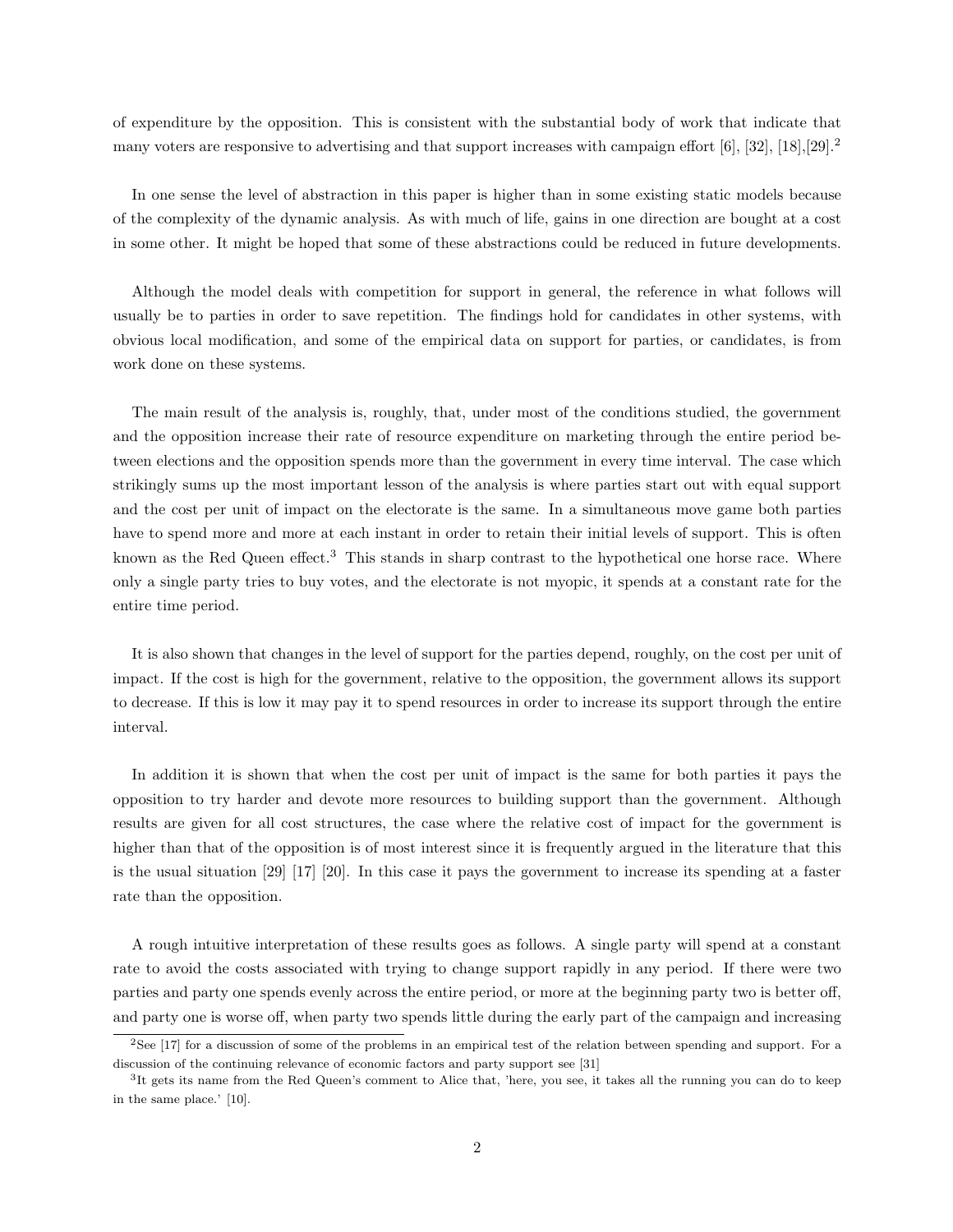amounts on converting the electorate towards the end. If, on the other hand, party one were to defer all its expenditure until near the end of the campaign its opponent could do better by building up support at an increasing rate. Party one would then find that it would cost more to reduce its opponent's support in the final period than if it had been spending earlier. If party one spends resources on building support at an increasing rate throughout the entire period, the opposition can do no better than follow a similar strategy.

As far as I am aware there are no similar studies in the political economy literature. There is some work on competitions between oligopolies in discrete time such as [37] and [34] and in continuous time such as [19] and [11] that have some parallels. Of these, this paper is closest to [19], but differs in assumptions and approach.<sup>4</sup>

I set out the paper as follows. In section §.2 the model of party competition is specified. This is analysed in sections §.3 for one party attempting to buy support. It is analysed for competition between the parties in §.4 − §.6 under different assumptions about information and strategies of the parties.

#### 2 The model and discussion of the problem.

Suppose there is a political system with two parties and that each spends an all purpose resource on marketing its image over a continuous time period running up to an election in order to maximize its support at this election.<sup>5</sup> This time period covers the entire duration of campaigning activity and is not restricted to the final few weeks running up to an election. The resource that is allocated includes finances and the time and effort of the candidates, volunteers, and party members. The activities on which resources are spent are things like appearances at public functions and talk shows, low level advertising, consultation with groups, research, selling policies to various constituencies, attending cake stalls, and listening to complaints. Time spent on these activities is costly in the sense that there are other opportunities lost, or leisure and private income sacrificed. It is assumed, for simplicity, that these different types of resource expenditures can be expressed in a common monetary scale. There is a cost attached to spending resources. There is no limit on the amount that can be spent, however, because it seems reasonable to assume that parties can run up debts in money and goodwill.<sup>6</sup> It is also assumed that the image of the parties and, to a lesser extent, their policies are fixed in the period running up to an election. This simplification is intended to make the analysis tractable. Although party positions and policies may vary from one election to the next [9], [1] it is assumed that there is sufficient consistency in views of what the parties stand for, and their policies, to make this a reasonable first approximation for any one period between elections. In order to accommodate policy changes of sufficient magnitude to alter a party image it might be imagined that they take place prior to the campaign period.<sup>7</sup>

<sup>4</sup>Among the main differences are that I study the situation where there is a finite termination time and produce results for different information structures.

<sup>&</sup>lt;sup>5</sup>It would be possible to see parties as firms with the main activity of marketing an image of themselves which they have produced at no cost.

 $6$ See ([39], 208-9) for a discussion of the importance of the activities of members and the role of voluntary activity as substitutes for other forms of campaign expenditure.

<sup>7</sup>See Budge [9] for a discussion of long run consistency in party images and variations in policy in individual elections from one election to the next.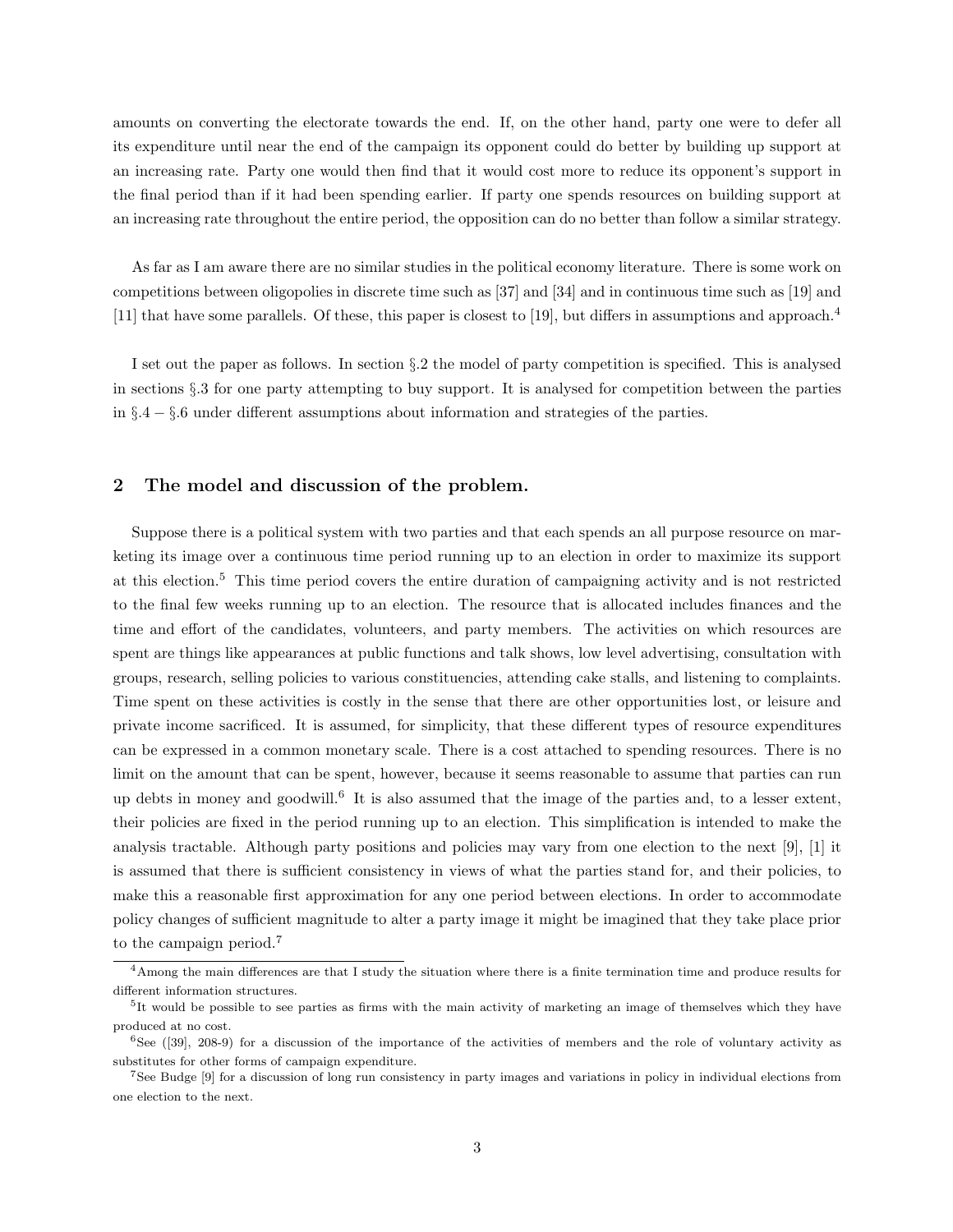The assumption that parties wish to maximize support at the time of the election captures the idea that the level of representation in the current legislative period is of value for itself and for its contribution to credibility and future elections. This assumption is consistent with early work on modelling electoral competition by Stigler and by Crain [33], [12]. It gives a continuous payoff function rather than the discontinuous payoff associated with the assumption that getting a majority is all that matters.

It is assumed that support for a party increases at a declining marginal rate with the amount of resources spent on marketing, doing good deeds and other forms of promotion, everything else constant. It might be imagined, for example, that each party has a natural constituency and that the closer a voter is to this constituency the more easily it is won over by the efforts of that party. As a voter gets further away, more effort is required to gain support. This assumption combines some elements of the Michigan model, which assumes that party identification is largely fixed, and the more recent literature which claims that many voters are responsive to advertising and that support for a party increases with campaign effort as required for my model [6], [32] [18].<sup>8</sup> In this case fixed party affiliations are replaced with the idea that it is increasingly costly to dislodge voters.

The strategies available to the parties depend on the information available and this introduces some subtle points to do with observation and responses over time that don't feature in the analysis of static games.<sup>9</sup> It is also possible that parties may formulate their strategies at different times. The following possibilities seem the most interesting.

A1. The parties formulate their expenditure programmes for the entire period at time zero. This might be explained by the long lead times needed to map out legislative programmes, to organize public engagements, to negotiate and meet with pressure groups, to set up public events, and to mobilize support from members. It might also be explained by uncertainties about the value of the information received during the competition. This gives an open loop competition.

A2. Parties might change their strategies at each instant in response to information on the effect of their actions, and those of their rival, on the level of support. This requires considerable flexibility. It gives a closed loop memoryless state feedback competition.

A3. One party might delay its planning until the other has formulated its campaign. In this case one party is the leader and decides on its expenditure of resources knowing that the other will then choose a pattern of expenditure to get the greatest share of support for itself. This gives an open loop Stackelberg game. It seems natural, although not necessary, to assume that the government, or incumbent, moves first.

In order to get a complete analysis we need to look at each of these. It is not possible to tell, in advance, how the trajectories will vary in each case.

The most natural way to analyse the dynamics of this situation, and the one that has considerable advantage from the viewpoint of mathematical elegance, is as a differential game in continuous time. Even if

<sup>8</sup>See fish for a discussion of some of the problems in an empirical test of this.

 ${}^{9}$ See ([2], 227-8) for a detailed discussion of information.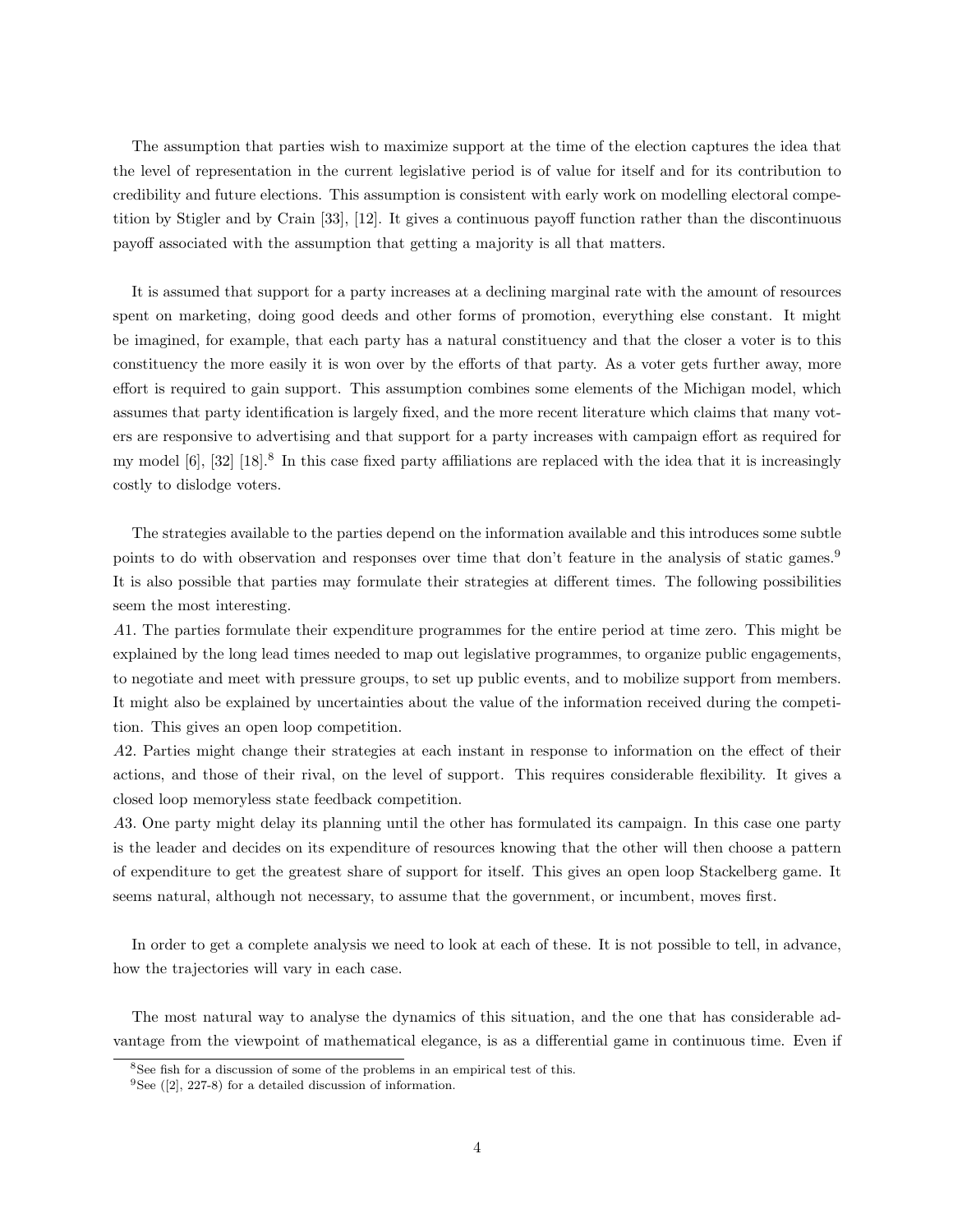parties to adjust their expenditure at discrete intervals there may be so many of these that they are best approximated continuously. On the other hand, many political economists will be more familiar with static or discrete time optimization problems and it may be useful to give some pointers about what is happening in these terms.<sup>10</sup>

In order to specify the model, let subscripts 1 and 2 refer to the government and opposition respectively. Time is written t for  $t = 0, 1$ . The resource expenditure of the government at time t is  $u_1(t)$  and of the opposition is  $u_2(t)$  and the cost of expenditure is  $f_i(u_i)$  for  $i = 1, 2$ . The natural constituency of party i is written  $q_i$  and, for simplicity, let  $q_1 = q_2 = q$ . Without loss of generality change coordinates to set  $q = 0$ . The number of supporters for the government at time t is written  $z_1(t)$  and for the opposition  $z_2(t)$ . The fraction of support is  $x(t) = \frac{z_1(t)}{n}$  and  $y(t) = \frac{z_2(t)}{n}$ . Assume that *n* is sufficiently large that  $x(t)$  can be approximated as closely as we wish by a smoothly differentiable function. This is also written  $x(t)$  to save notation. Since gains for the opposition are losses to the government  $y(t) = (1 - x(t))$ . For the simple two period model the dynamics of support for party one could be written as

$$
x(t+1) - x(t) = k_1(1 - x(t))u_1(t) - k_2x(t)u_2(t)
$$
\n(1)

where the parameters  $k_1, k_2 > 0$  capture the idea that the voters may respond differently to expenditure by each party [29], [17], [20].

In this case, the problem for party one is to maximize  $x(2)$  and for player two to minimize  $x(2)$ . Note that the firms are only interested in the payoff at the terminal time but that the costs of expenditure will be incurred across the entire time period. This means that, since  $x(2)$  is the support for party one in the final period the problem for each player is to maximize

$$
J^{i} = \sum_{t=0}^{1} f_{i}(u_{i}(t)) + \theta_{i}x(2)
$$
\n(2)

where  $i = 1, 2$  and  $\theta = 1$  for  $i = 1$  and  $\theta = -1$  for  $i = 2$ .

In order to solve this game we proceed backward from the values of  $u_i(1)$  that maximize  $x(2)$  to obtain the maximum expenditure at each step.

The continous time game can be thought of as an extension of this idea across an arbitrarily large number of time steps. In order to specify it we take advantage of the fact that  $x$  is smoothly differentiable and write the effect of spending by the government and opposition on the rate of change in support  $as<sup>11</sup>$ 

$$
\dot{x} = k_1(1-x)u_1 - k_2xu_2\tag{3}
$$

where  $\dot{x} = \frac{dx}{dt}$ . Reference to time arguments are supressed unless they are needed to simplify the notation.

<sup>10</sup>I owe the idea of discussing the model in this stripped down form to John Roemer.

 $11$ The equation for the dynamics could easily be extended to take into account things like a natural rate of growth in support for one of the parties. As it stands it is similar to the Lanchester model. See [19] for references and a discussion.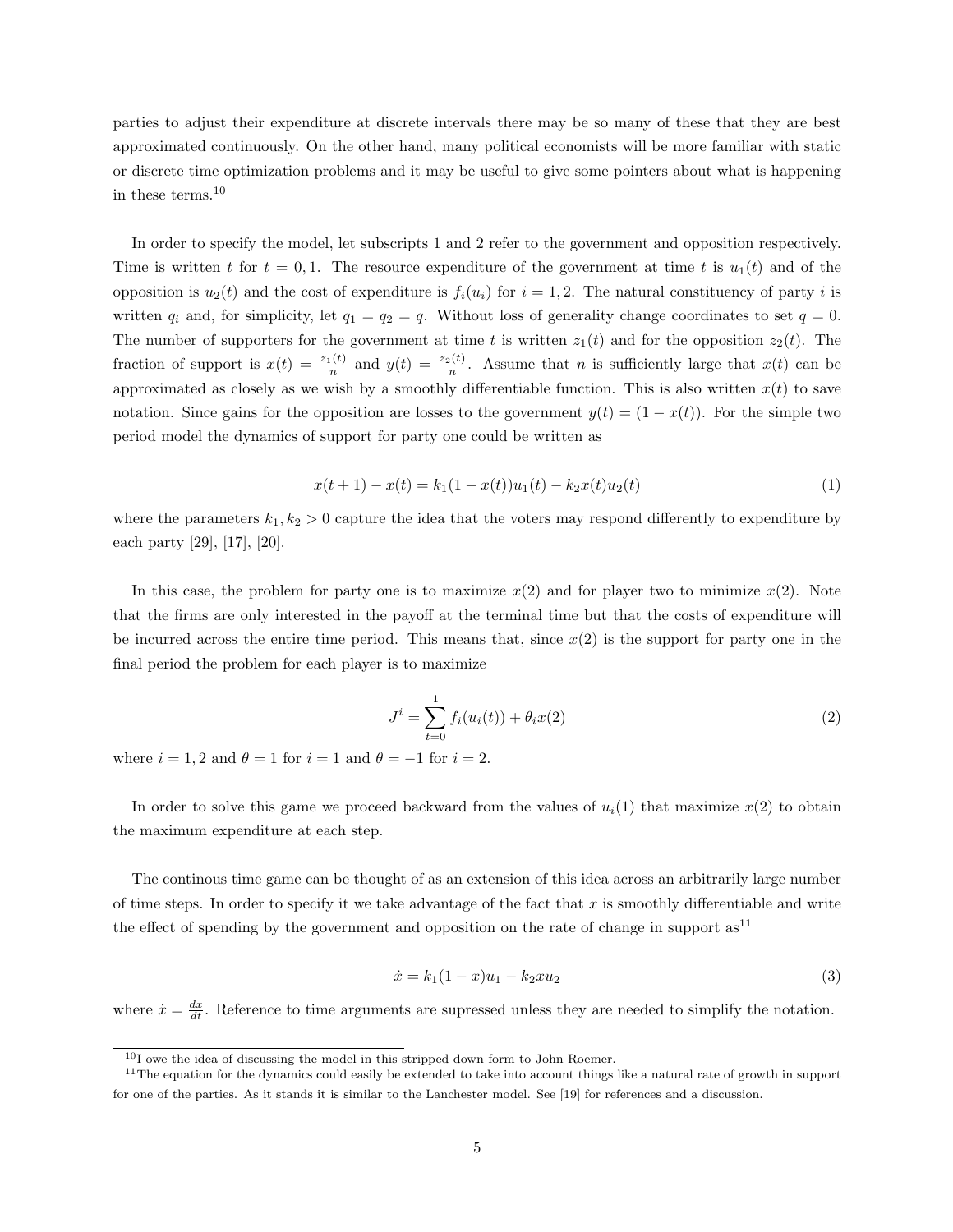For tractability the payoff functions,  $f^i$ , are simplified and the sum of costs is dealt with in continuous time by writing it in integral form. It is assumed that the parties attempt to maximize payoff functions of the form

$$
J^{i} = -\int_{0}^{1} \frac{c_{i}}{2} u_{i}^{2} dt + \theta_{i} x(1)
$$
\n(4)

for  $i = 1, 2$  subject to the dynamics in equation (3).  $c_i > 0$  is a paramater that captures any differences in the cost to each party of spending resources and this may depend on such things as the level of donations, availability of voluntary labour and so on. In many cases information on costs will be coarse owing to the different influences on cost. In addition it will also be interesting for analytical purposes to assume  $c_1 = c_2$ . Since we are dealing with time as an interval, and not units, the period between elections has been normalized and set at one.

It is assumed that a winning majority is  $\bar{m} \geq \frac{n}{2} + 1$  and hence that  $x(0) \geq \frac{1}{2}$  where equality ocurs when support is tied. Party support, as opposed to actual votes, could be tied for any number of reasons. Maybe a supporter of the opposition forgot to vote, or submitted a spoiled ballot, for example.

Before analysing the competition between the parties I consider the dynamics for the one horse, or single party, race. This is, of course, not meant to capture any actual situation. It is meant to provide a point of comparison to help answer the question, how much of the trajectory of party expenditure is produced by the dynamics of competition?

#### 3 The optimal expenditure without competition.

The election is contested by a single party. In this case the optimal use of resources is to spend at a constant rate throughout the entire period. Any deviation from this can be attributed to the effects of competition between the parties. In order to show this the simple two step model is first analysed. I then prove it for the more general continuous time case.

The dynamics of the two step model for the single player are obtained for the closed loop case by modifying Equation (1) to get

$$
x(2) = x(1) + k_1(1 - x(1))u_1(1)
$$
 and  $x(1) = x(0) + k_1(1 - x(0))u_1(0)$ 

and using the appropriately modified specification for the payoff function in Equation (4) the problem is to maximize

$$
J^{1} = -\frac{u_{1}(0)^{2}}{2} - \frac{u_{1}(1)^{2}}{2} + x(2)
$$

Substituting from the second equation for the dynamics into the first and using the known value of  $x(0) = \beta$  gives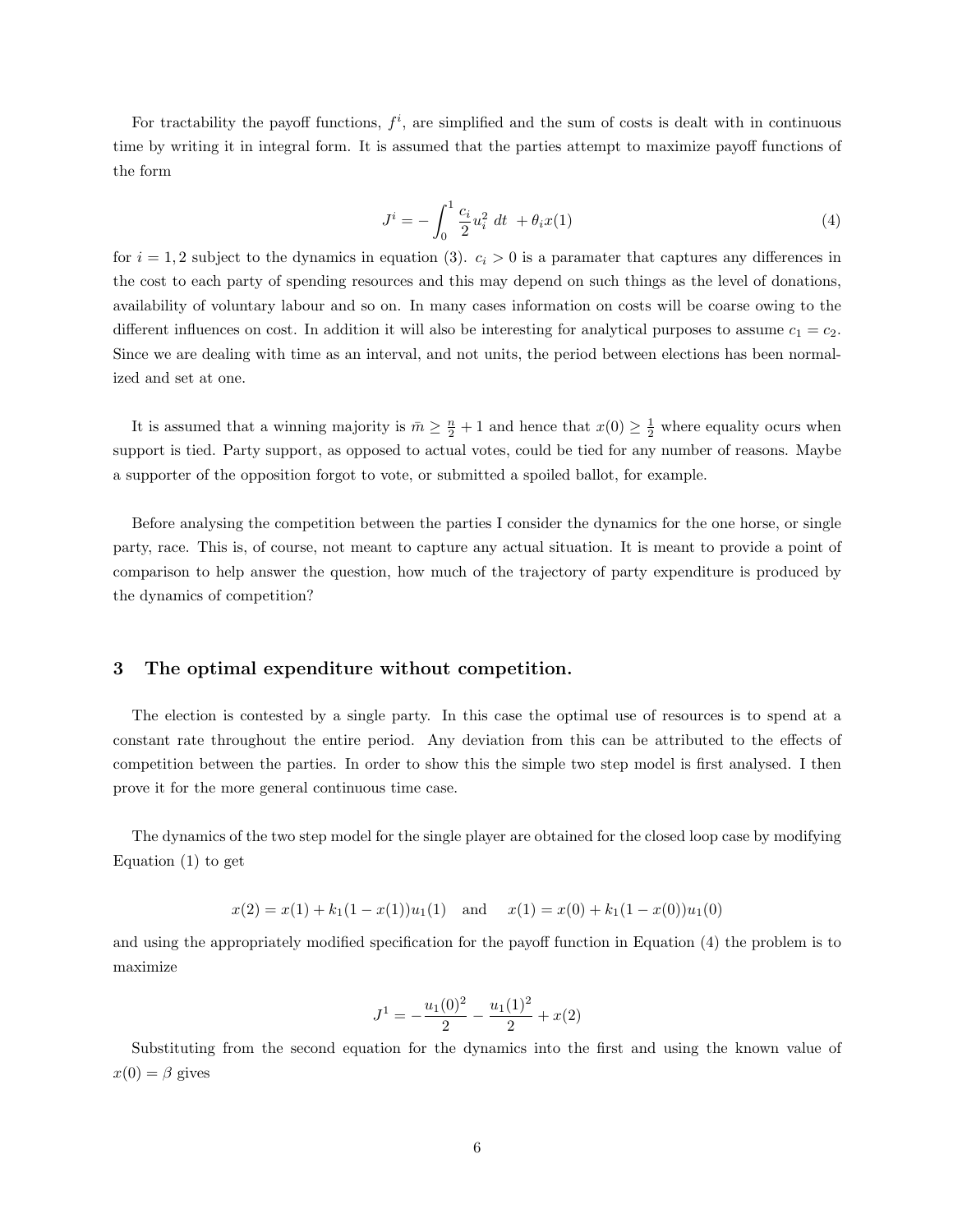$$
x(2) = \beta + k_1(1 - \beta)u_1(0) + k_1(1 - k_1(1 - \beta)u_1(0))u_1(1)
$$

Differentiating  $J^1$  with respect to the controls gives

$$
u_1(\rho) = k_1(1 - \beta) - k_1^2(1 - \beta)u_1(\bar{\rho})
$$

for  $\rho, \bar{\rho} \in \{0, 1\}$  and  $\rho \neq \bar{\rho}$  and hence

$$
u_1(0) = u_1(1)
$$

as required for constant expenditure in each period.

In the continuous time case the dynamics are given by

$$
\dot{x} = k_1(1-x)u_1
$$

and the payoff function is  $J^1$  in Equation (4). In order to deal with this either the Pontryagin principle for the open loop game in A1 or the Hamilton-Jacobi-Bellman equation for the closed loop game in A2 will be used. Since the solutions will be the same, in this example, for either of these approaches the open loop case is solved for illustration.

The Pontryagin principle gives the necessary conditions that a piecewise differential optimal path of expenditure must follow in continuous time [24]. It can be thought of as a means of incorporating the effect of a change in expenditure at each instant on the value at that instant and on the value at all future times. In order to apply this we need to form the Hamiltonian

$$
H = -\frac{u_1^2}{2} + \alpha k_1 (1 - x) u_1
$$

where  $\alpha(t)$  is a costate variable and is required to be piecewise continuously differentiable. It can be loosely thought of as the marginal value of an increase in support at time t. The necessary conditions for an internal solution are

$$
u_1 = \alpha k_1 (1 - x)
$$

and

$$
\dot{\alpha} = \alpha k_1 u_1
$$

Differentiating the first of these equations with respect to time gives

$$
\dot{u}_1 = \dot{\alpha} k_1 (1 - x) - \alpha k_1 \dot{x}
$$

and substituting gives

 $\dot{u}_1 = 0$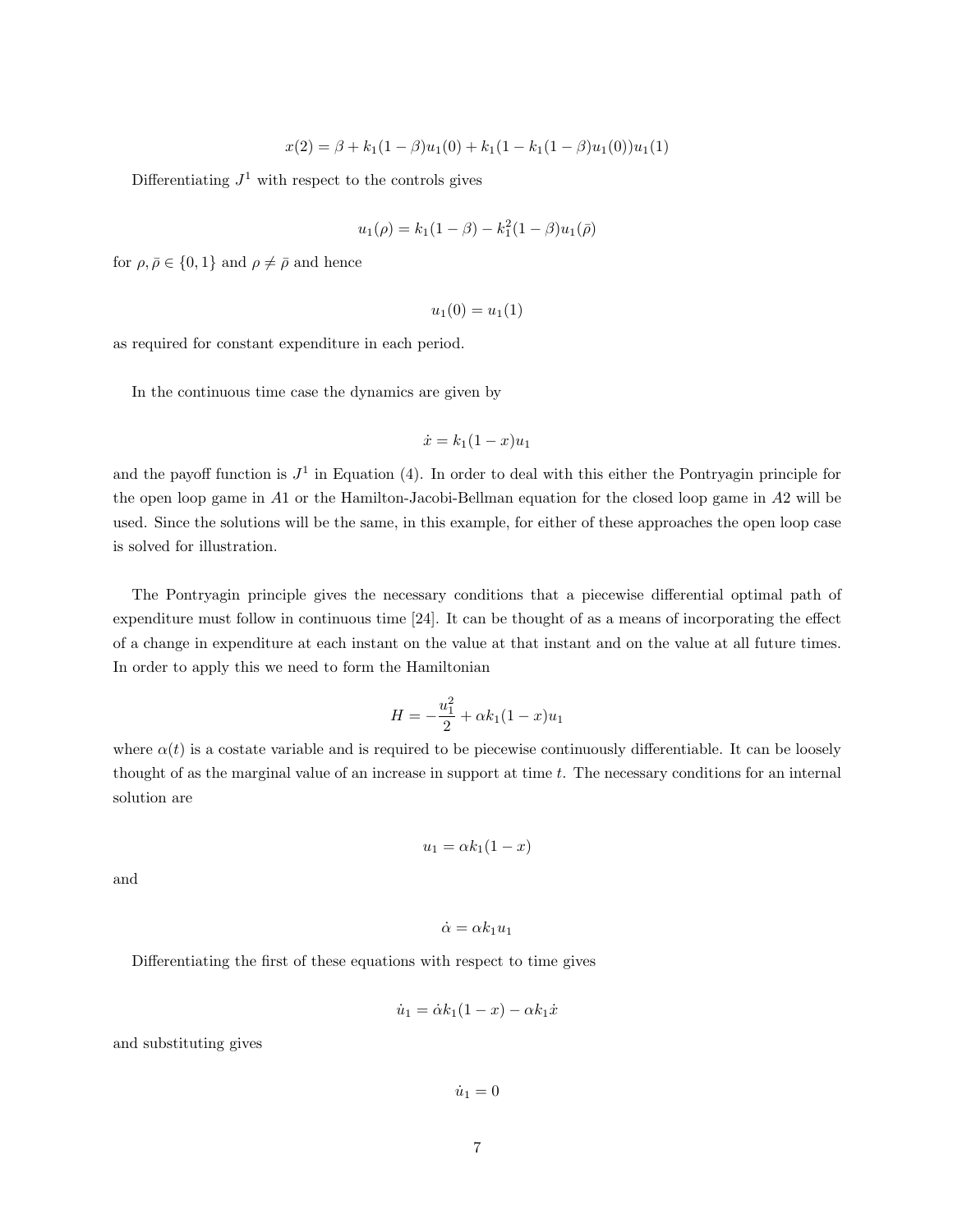as required.

It is worthwhile noting that this result is not limited to the specific assumptions made about the dynamics of support. It can be generalised to any specification of the dynamics of the form  $\dot{x} = g(x)u$ .

With this result in mind we can now consider what happens in the competition for support.

#### 4 A 1. The open loop competition.

The government and the opposition formulate their strategies at the beginning of the game and the optimal programme for each party is to accelerate its expenditure for the entire time period. This gives an immediate, and important, difference between the dynamics of the two party competition and the optimal programme for a single party. The way in which the trajectory of support changes along an optimal path depends on a parameter that captures the relative cost of influencing voter support, called the impact cost index. When the cost index and support are equal we get the Red Queen effect. If the government's relative cost is sufficiently low support increases. In what seems to be the more usual case, where the government's cost per unit of impact is high relative to that of the opposition, support for the government is decreasing throughout the entire period. It is interesting to see that the government accelerates its expenditure faster than the opposition. This tells us that, from the government's perspective, it is better to spend relatively more near the end of the campaign. What needs to be done is to prove all this.

In order to use the Pontryagin principle in this case we form the Hamiltonians

$$
H_1 = -\frac{c_1}{2}u_1^2 + \alpha_1(k_1(1-x)u_1 - k_2xu_2) \quad \text{and} \quad H_2 = -\frac{c_2}{2}u_2^2 + \alpha_2(k_1(1-x)u_1 - k_2xu_2) \tag{5}
$$

where  $\alpha_i$  for  $i = 1, 2$  are the costates and are required to be piecewise continuously differentiable. The details of the analysis are in Appendix 1. The necessary conditions that a piecewise continuous optimum control must satisfy for an interior solution are

$$
u_1 = \alpha_1 \frac{k_1}{c_1} (1 - x)
$$
 and  $u_2 = -\alpha_2 \frac{k_2}{c_2} x$  (6)

$$
\dot{\alpha}_1 = (k_1 u_1 + k_2 u_2) \alpha_1 \quad \text{and} \quad \dot{\alpha}_2 = (k_1 u_1 + k_2 u_2) \alpha_2 \tag{7}
$$

where  $\alpha_1 = -\alpha_2 = \alpha$  for  $i = 1, 2$ . Differentiating and substituting gives

$$
\dot{u}_1 > 0, \quad \ddot{u}_1 > 0, \quad \dot{u}_2 > 0 \quad \text{and} \quad \ddot{u}_2 > 0 \tag{8}
$$

which means that  $u_i$  is increasing at an increasing rate for all t for  $i = 1, 2$ .

Substituting Equation (6) into Equation (3) give the trajectory of support for the government as

$$
\dot{x} = \alpha \left( \frac{k_1^2}{c_1} (1 - x)^2 - \frac{k_2^2}{c_2} x^2 \right) \tag{9}
$$

along the optimal path. It follows that  $\dot{x}$  has the same sign as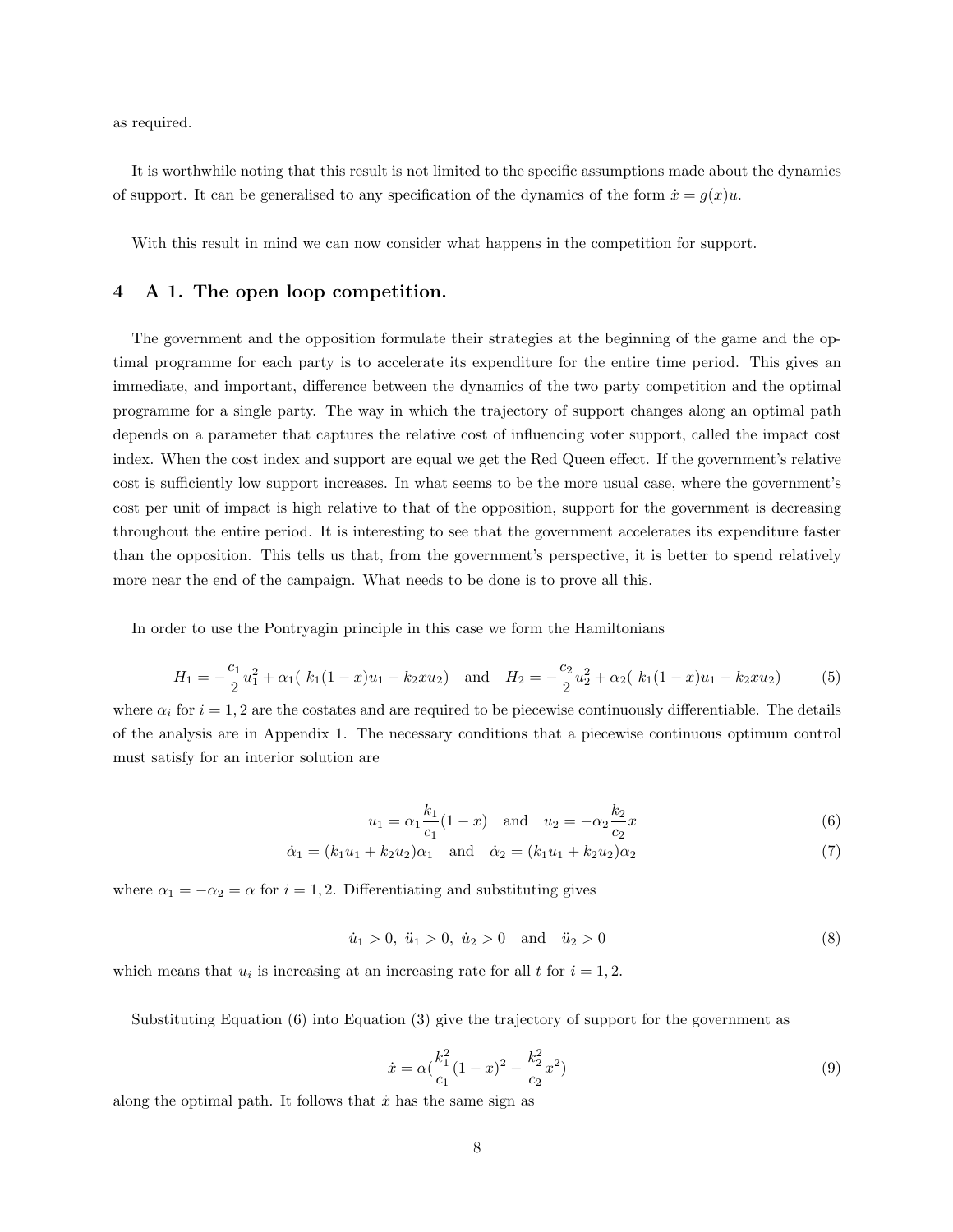$$
\psi = 1 - 2x + x^2(1 - \sigma)
$$

where

$$
\sigma=\frac{k_2^2}{c_2}/\frac{k_1^2}{c_1}
$$

For  $x \leq 1$  the positive root for  $\psi$  is  $r = \frac{1-\sqrt{\sigma}}{1-\sigma}$  $\frac{-\sqrt{\sigma}}{1-\sigma}$   $\sigma \neq 1$  with  $\frac{\partial r}{\partial \sigma} < 0$ . It follows that for  $x < r$  we have  $\dot{x} > 0$  and for  $x > r$  we have  $\dot{x} < 0$ . What this tells us immediately is that, the fraction of the support for party one is always either increasing, decreasing or stationary. See fig. (1a). It will also be noted that  $\lim_{\sigma\to 1}\psi=\frac{1}{2}$  and  $\psi$  is continuous.

It is possible to get a better picture of what is happening, and to set up an important parameter for the analysis, by rewriting  $\sigma$  as  $\frac{c_1}{k_1^2} / \frac{c_2}{k_2^2}$  and interpreting  $\frac{c_1}{k_1^2}$  as an index of the cost of impact of the government's expenditure on campaigning, with the analogous interpretation for the opposition. Even though we are working with  $k_i^2$  the index will have the required properties for changes in  $c_i$  and  $k_i$ . Call this the impact cost index. This allows us to interpret  $\sigma$  as the ratio of the cost of impact of the government's campaign expenditure over the cost of impact of the opposition's expenditure. This may vary because voters are more receptive to opposition messages, or beause one party might deal with their advertising in a more cost effective manner than its opponent [29], [17] [20]. This gives three cases to consider.



Figure 1. The dynamics of support for party one.

#### Case 1. Equal impact cost index.  $\sigma = 1$ .

 $(i)$ . The parties are symmetrical in the sense that each is supported by half the population at the beginning of the electoral period. It is immediate from Equations (6) and (9) that

$$
\dot{x} = 0 \quad \text{and} \quad u_i = u_2
$$

which means from Equation (8) that, like Alice and the Red Queen, each party is spending more and more as time progresses in order to stand still.

(ii). The government has more initial support than the opposition and it is assumed that the coefficients in the dynamic equation are the same and  $k_1 = k_2 = \overline{k}$  for  $\overline{k} > 0$  a constant. In this case expenditure for the opposition is higher than that for the government for the entire period. In other words, it pays the opposition to try harder. In addition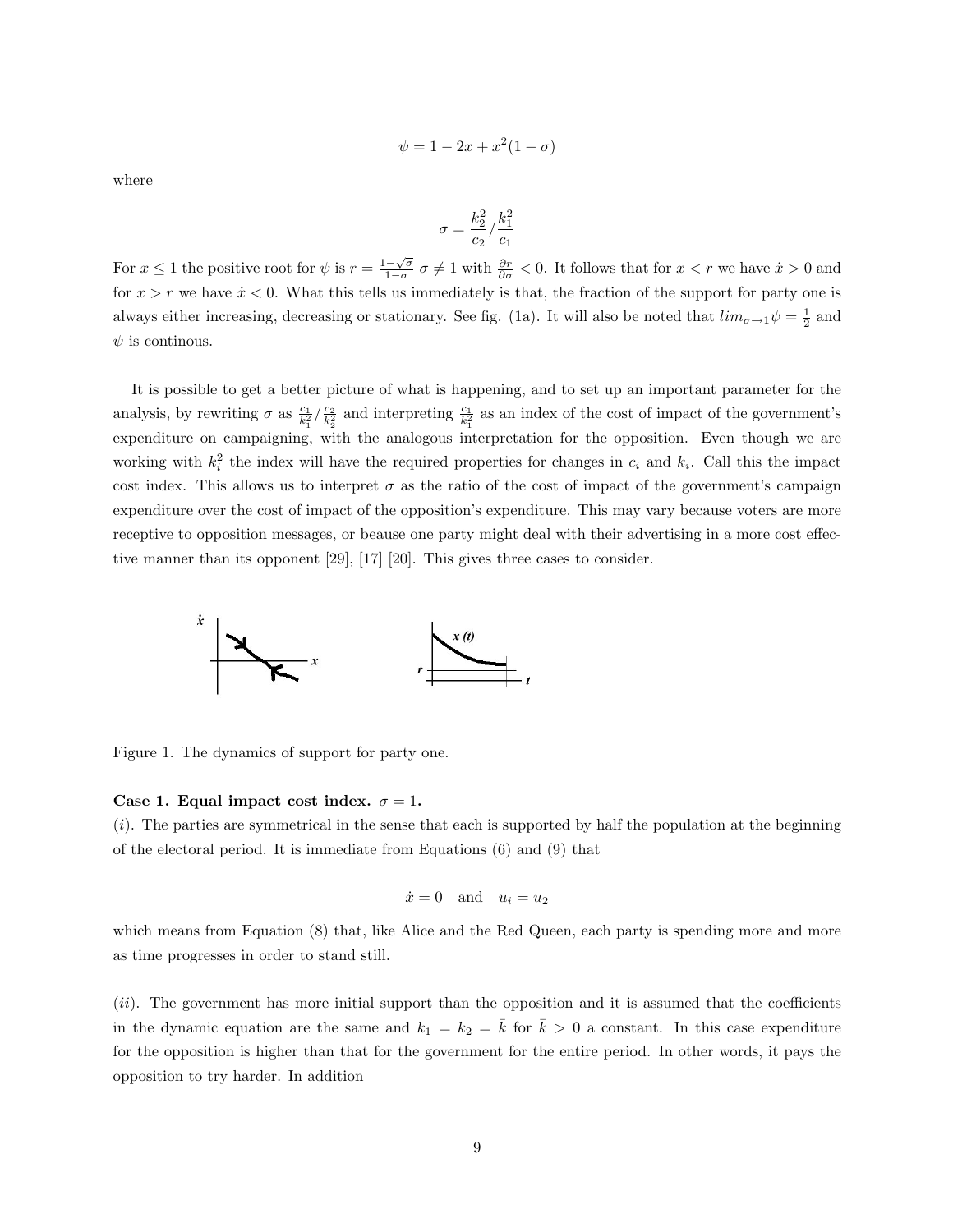for all  $t$  and the fraction of total support for the government falls for the entire period. In addition it can be shown that  $\ddot{x} > 0$  to give the trajectory in fig. (1b). See Appendix 1.

To get the results for the dynamics of resource expenditure use the trajectory for x together with Equation (6) to give

$$
u_1 < u_2 \quad \text{and} \quad \dot{u}_1 > \dot{u}_2
$$

for all  $t \in [0, 1)$  as required. See fig. 2 for an example. It is also possible to get explicit solutions for x and  $u_i$  for  $i = 1, 2$  for  $\sigma = 1$  for all t, if these are required.

#### Case 2. Impact cost index of the government less than the opposition.  $\sigma < 1$ .

The government's support increases for all t for  $\sigma$  sufficiently small and, for the special case  $k_1 = k_2 = k$ , expenditure by the opposition is increasing faster than expenditure by the government. To see this note that for  $\sigma = 0$  we have  $r = 1$  and as  $\sigma$  increases r decreases with  $r \to 0$  as  $\sigma \to \infty$ . It follows that, for  $\sigma$ sufficiently small,  $x(0) < r$  and  $\dot{x} > 0$  for all t. See fig. 3



Figure 2. Trajectories of reource expenditure for equal impact cost indexes .

To get the relation between the trajectories of expenditure for the government and opposition note that, for  $k_1 = k_2 = \bar{k}$ , it follows immediately from equation (3) that  $u_1 > u_2$  for all t. Using equation (6) and writing  $\rho = u_1 - u_2$  and differentiating gives  $\frac{\partial \rho}{\partial x} < 0$ . This means  $u_1 - u_2 < 0$  as required.



Figure 3. Example of trajectories for  $r(\sigma)$ .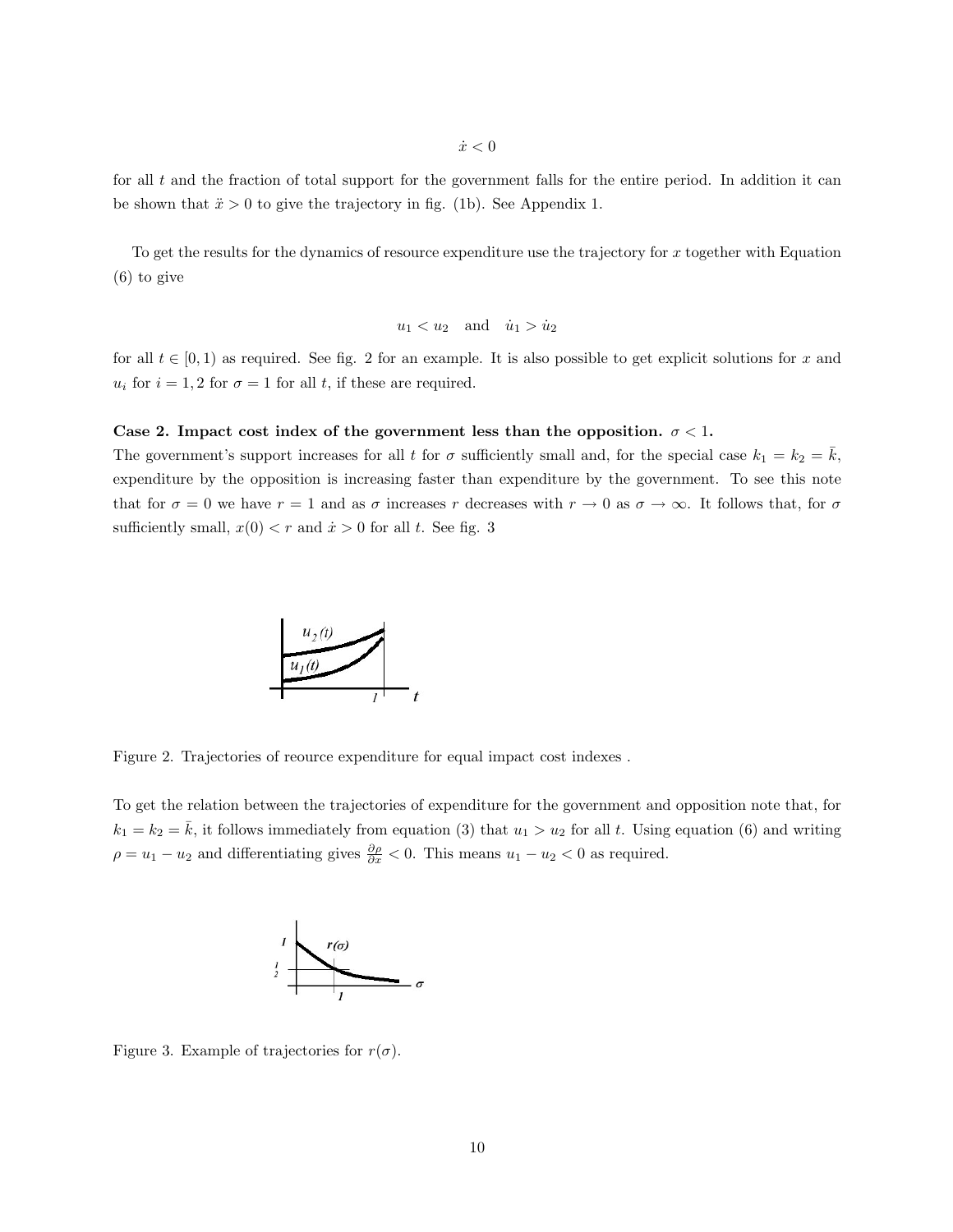#### Case 3. Impact cost index of government greater than the opposition.  $\sigma > 1$ .

In this, the more usual, case support for the government is decreasing and, for  $k_1 = k_2 = \overline{k}$ , the government is increasing its expenditure faster than the opposition. To begin note that for  $\sigma \geq 1$  we get  $x(0) > r$  and  $\dot{x}$  < 0 for all t as in fig. 3.

When  $k_1 = k_2 = \bar{k}$  equation (6) gives  $u_1(0) < u_2(0)$ . Since  $\frac{\partial \rho}{\partial x} < 0$  we now have  $u_1 - u_2$  increasing.

#### 5 A 2. The closed loop game with equal impact cost indexes.  $\sigma = 1$ .

The parties now adjust their advertising expenditure according to the level of support at each instant as revealed by polls and other information sources to give a closed loop game with state space information. This is rather more difficult to analyse than the previous case and results are only produced for  $\frac{k_i^2}{c_i} = k$ for  $i = 1, 2$ . The general result in this case is that the trajectory is essentially the same as the trajectory in the open loop case. Where the government and the opposition have the same initial level of support we again see the Red Queen effect and for  $k_1 = k_2 = k$  the opposition spends more than the government as before. An unexpected feature of this case is that parties spend less on campaigning at each instant and hence across the entire time period than in the closed loop game, even thought the end results are the same. With the benefit of hindsight we can see that, if parties are able to adjust their strategies at each instant, they must be able to do at least as well as, or better than, they can if they are not able to adjust. Each party can constantly monitor the other's activities and will tend to fine tune its expenditure according to its opponent's moves at each instant. If parties have to commit themselves at the beginning of the game they do not have the possibility of this fine tuning.

In order to solve this problem it is necessary to use the Hamilton-Jacobi-Bellman equation to take into account the feedback between support at each instant and the expenditure of the parties. Write the value of the game for player i from time t and initial condition  $x_0$  as  $\omega^i(t, x_0)$  and the partial derivative of  $\omega^i$  with respect to any variable z as  $\omega_z^i$ . The details of the analysis are in Appendix 2. This gives us

$$
-\omega_t^1 = \max_{u_1} \left( -\frac{c_1}{2} u_1^2 + \omega_x^1 (k_1 (1 - x) u_1 - k_2 x u_2) \right) \tag{10}
$$

with the analogous expression for  $\omega_t^2$ .

The partial differential equation in (10) is solved in Appendix 2 in terms of  $\varphi_i(t)$  where  $\varphi_i$  has the same place in the dynamics as  $\alpha_i$  in the open loop game. This gives

$$
\dot{\varphi} = \frac{3k}{2}\varphi^2\tag{11}
$$

and this can be used to get explicit solutions for  $x$  and  $u_i$ .

#### Comparison of open and closed loop strategies.

The general result is set out below. Paths are said to have the same profile if they have the same sign and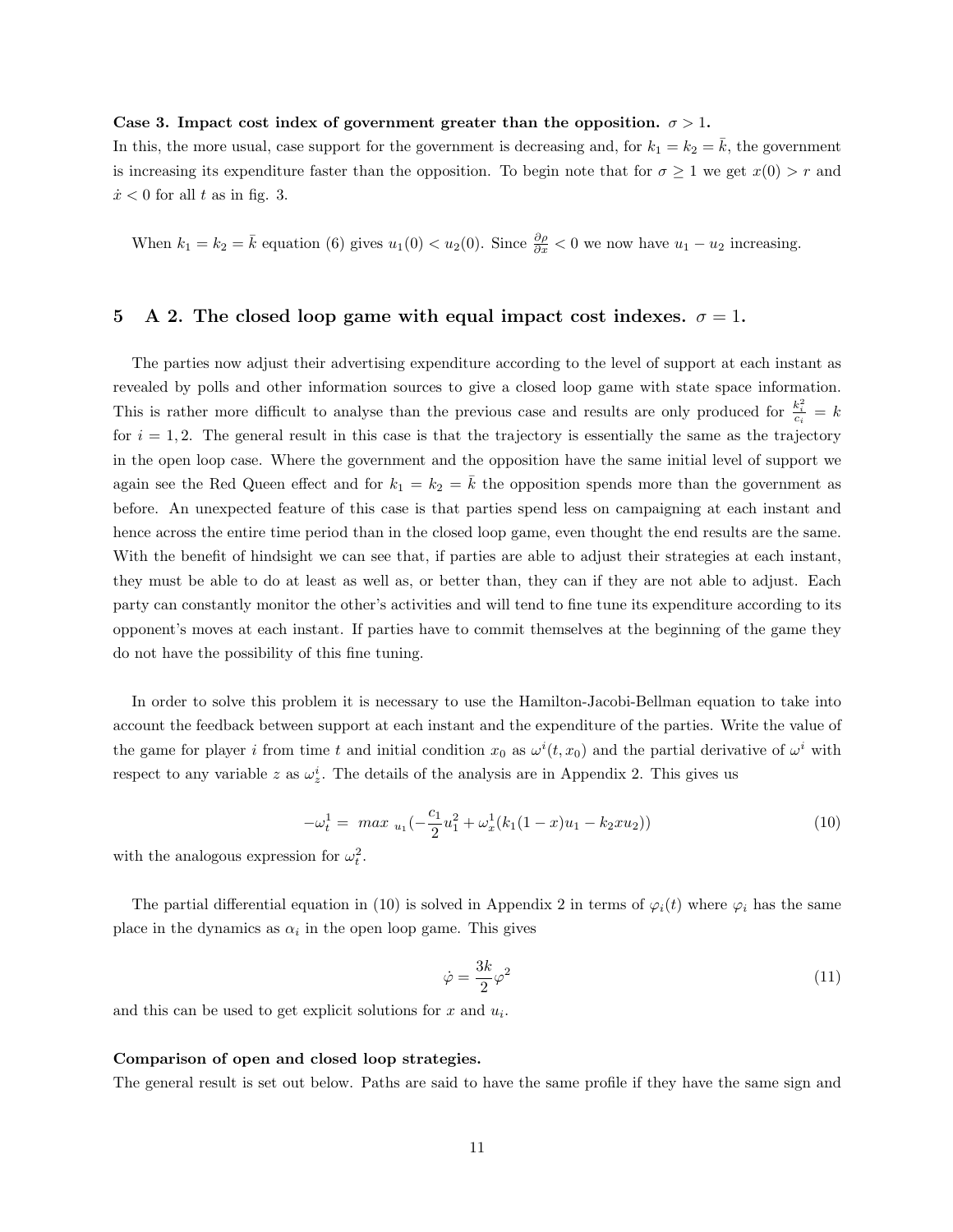the same first and second derivatives for every  $t$ <sup>12</sup>

**Proposition 1.** For  $\sigma = 1$  the trajectories for x and  $u_i$  for  $i = 1, 2$  in the closed loop game have the same time profile as the open loop game with  $u_1 < u_2$  when  $k_1 = k_2 = \overline{k}$ .

**Proof.** Since  $\varphi_1 = -\varphi_2$  we have  $\omega_x^i = \varphi_i$  with the same place in the dynamics as  $\alpha_i$  and x is bounded away and above  $x = \frac{1}{2}$  for all  $t \in [0, 1)$  in both games. In addition  $u_1 < u_2$  in both games. In order to get the rest of the profile compare equations (17) and (11).

Since  $\varphi(1) = 1$  we have  $\alpha > \varphi$  from equations (17) and (11) for all t and  $u_i(0)$  greater in the open loop game than in the feedback game. In order to support the statements at the beginning of the analysis of this case we look at explicit solutions to the equations for the case where  $\geq \frac{1}{2}$ . This gives

(i). Support for the government is always higher in the closed loop than in the open loop game with the highest level of support at approximately  $t = \frac{1}{2}$  and the level of support roughly equal for  $t = 1$  in both games. See fig. 4 where  $\varpi(t) = x_c(t) - x_o(t)$  where  $x_c$  and  $x_o$  are support for the government in the closed loop and open loop games respectively.

 $(ii)$ . Government expenditure is higher for all t in the open loop game than the closed loop game with the maximum difference at approximately  $t = \frac{1}{2}$ .

 $(iii)$ . Opposition expenditure is higher for all t in the open loop game than in the closed loop game with the maximum difference at  $t = 0$ .

#### 6 A 3. The open loop competition with the government as a leader.

The government formulates its strategy first and the opposition responds. This is the most difficult case to analyse, but we might hope to get the most important characteristics of the trajectories. As in case A1 support for the government depends on the relative cost of impact for government expenditure. If relative cost is sufficiently high support will be decreasing along the optimal path although there is a possible case where it decreases and then increases. If the relative cost is low support for the government will increase. The opposition increases its expenditure for the entire time period. It can also be shown that the government is increasing its expenditure at the beginning and end of the time period.



Figure 4. Difference between trajectory of support in closed loop and open loop games for  $\varpi(t) = x_c(t) - x_o(t)$ .

<sup>&</sup>lt;sup>12</sup>A similar sort of result is obtained by Fruchter [19] for an infinite horizon duopoly market.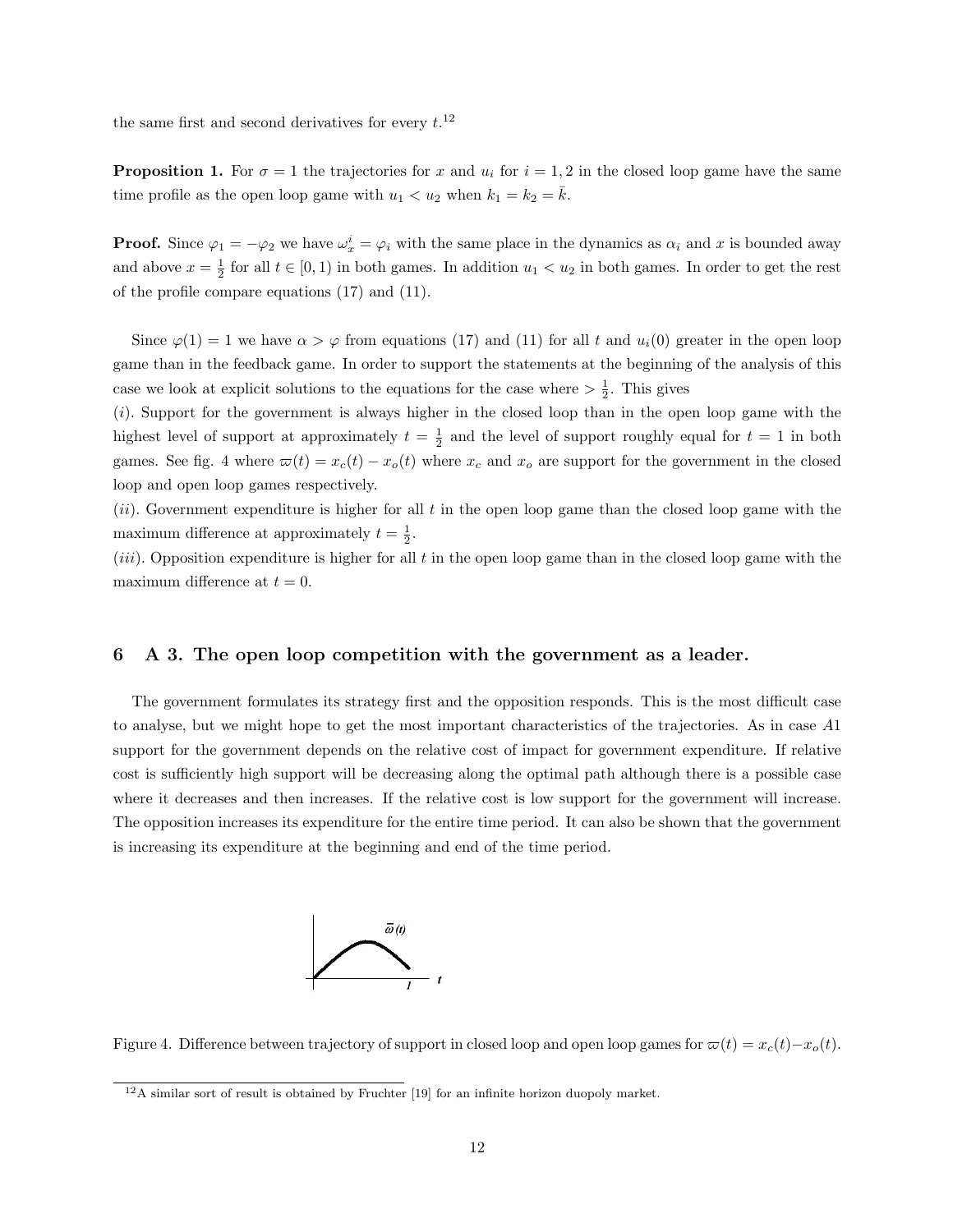The solution to this problem is similar to the open loop game. In this case the Lagrangean for the government is

$$
L_1 = -\frac{c_1 u_1^2}{2} + \alpha_3 (k_1 (1 - x) u_1 - k_2 u_2 x) + \alpha_4 (-\frac{\partial H_2}{\partial x}) + \alpha_5 \frac{\partial H_2}{\partial u_2}
$$
(12)

with  $H_2$  given by equation (5) and the  $\alpha(t)$  terms again being costate variables with properties given in Appendix 3. This gives us the necessary conditions for an internal solution as

$$
u_1 = \alpha_3 \frac{k_1}{c_1} (1 - x) + k_1 \alpha_2 \alpha_4 \quad \text{and} \quad u_2 = -\alpha_2 \frac{k_2}{c_2} x \tag{13}
$$

In a similar manner to the previous analysis of  $\{x : x = 0\}$  we get  $\dot{x} < 0$  if  $x > \bar{r}$  and  $\dot{x} > 0$  if  $x < \bar{r}$  where  $\bar{r}=(1 \frac{1}{2}$ σe  $\frac{k_2^2}{c_2}(1-t)}(1-\sigma e^{\frac{k_2^2}{c_2}(1-t)})^{-1}.$ 

Rewriting  $\frac{k_2^2}{c_2} = \tilde{k}$  and  $\bar{\sigma} = \sigma e^{\tilde{k}(1-t)}$  and doing some work on the derivative to get the sign gives  $\frac{\partial r}{\partial \bar{\sigma}} < 0$ and  $\frac{\partial \bar{\sigma}}{\partial t}$  < 0. This gives a similar analysis to the open loop game with the additional time dynamic given by the fact that, for  $\sigma$  given,  $\bar{r}$  increases as t increases. This means that we cannot rule out the possibility that  $\dot{x}$  switches sign and support for the government starts to increase at some  $t < 1$ . See fig. 5 for an illustration.

This again gives three cases to analyse.

#### Case 1. Equal impact cost indexes.  $\sigma = 1$ .

The government's support initially declines along the optimum trajectory, but may increase near the end of the time period. The opposition starts by spending more than the government and increases its expenditure for all time and the government also increases its expenditure for some time interval near the beginning of the campaign. For the specific case where  $\frac{k_i}{c_i} = 1$  the government also increases its expenditure in an interval near the end of the campaign.

To analyse the trajectory of support note that the positive root is now  $\bar{r}(k,t) = \frac{1-e^{\bar{k}(1-t)}}{1-e^{\bar{k}(1-t)}}$ . Taking the limit as  $t \to 1$  gives  $\bar{r}(k,t) \to \frac{1}{2}$  and since  $\frac{\partial \bar{r}}{\partial t} > 0$  we have  $\bar{r}(k,0) < \frac{1}{2}$ . This means that  $\dot{x}(0) < 0$ . For some  $x(0)$  sufficiently close to one half it must be the case that x is increasing in the vicinity of  $x = 1$  as in fig.5.<sup>13</sup>



Figure 5. Example of trajectory for  $\sigma = 1$ .

<sup>&</sup>lt;sup>13</sup>If required we could get  $x(t)$  for specific parameters by solving the two point boundary value problem for equations (3), (22), (23) with the value for  $\alpha$  given in (19). See Roberts and Shipman, [30] for example.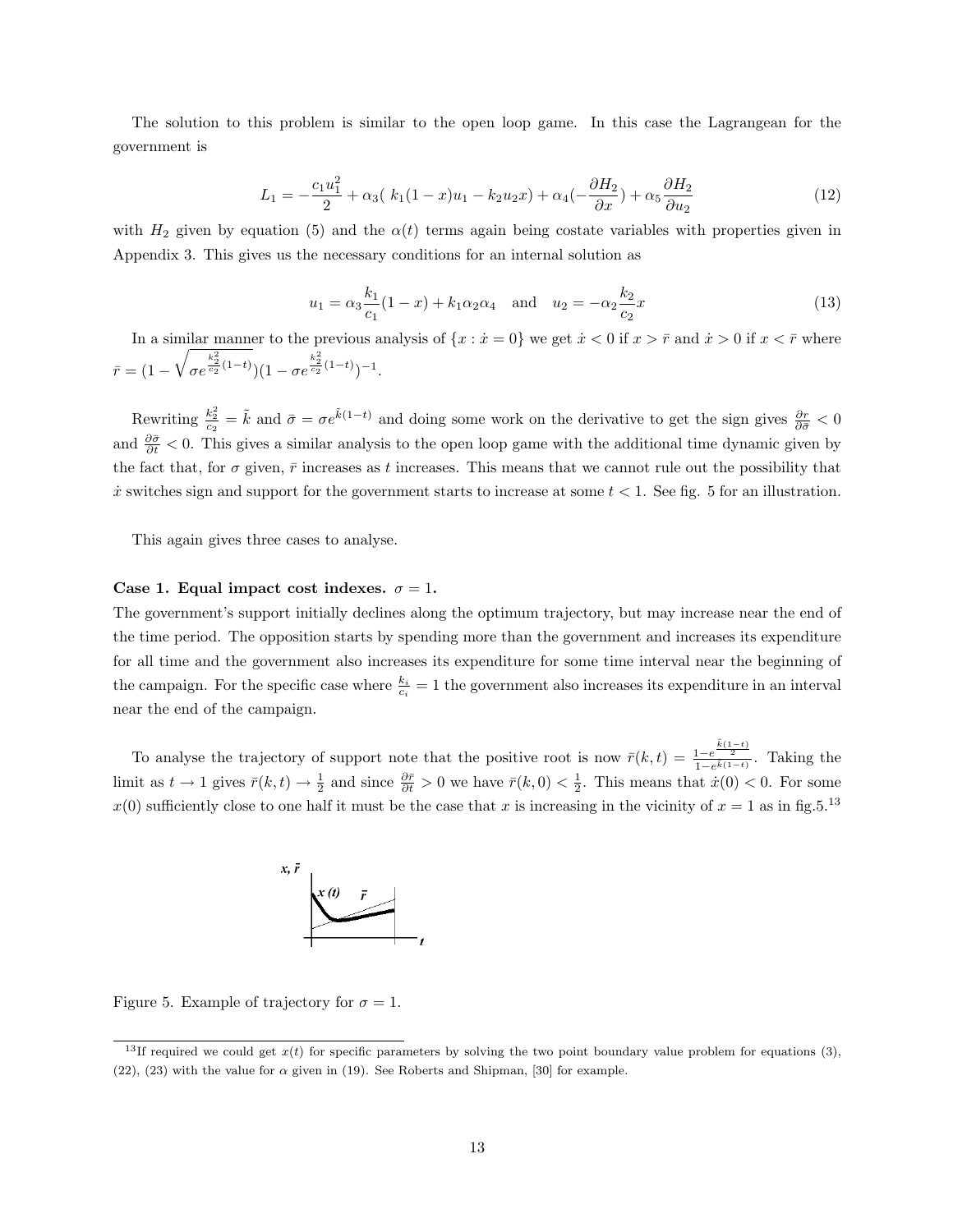It is straightforward to analyse the resource expenditure of the opposition since it will follow the same path as the open loop game to give

$$
\dot{u}_2 > 0 \quad \text{and} \quad \ddot{u}_2 > 0
$$

for all  $t$ . It can also be shown from the analysis of the costates and Equation  $(13)$  that

$$
u_2(0) > u_1(0)
$$

as in the open loop game.

In order to analyse the resource expenditure for the government consider the special case where  $k_i = c_i = 1$ for  $i = 1, 2$ . Since the relative values for the  $\alpha(t)$  terms are either known or can be obtained at  $t = 0$  and  $t = 1$  we evaluate  $u_1$  at these points. Differentiating  $u_1$  and using values for the  $\alpha$  terms gives

 $\dot{u}_1(0) > 0$ ,  $\ddot{u}_1(0) > 0$  and  $\dot{u}_1(1) > 0$ ,  $\ddot{u}_1(1) > 0$ 

This might suggest that the government is accelerating its expenditure for all  $t$  but, even though this seems plausible, I do not have a proof.

It is also noted from equation (6) that the final level of expenditure of the government in the Stackelberg game is greater than in the open loop and closed loop games for the same level of  $x(1)$ .

#### Case 2. Lower impact cost index for government.  $\sigma$  < 1.

Support for the government is increasing for all t for  $\sigma$  sufficiently small. To see this observe that we can make  $\bar{r}(k,0) > 1 - \epsilon$  for some  $\epsilon$  as small as we wish by letting  $\sigma \to 0$ . The trajectory of expenditure by the opposition remains the same as in the previous case. It is also the same for the government when  $k_i = c_i = 1$ .

#### Case 3. Greater impact cost index for government.  $\sigma > 1$ .

If  $\sigma > m$  for some m sufficiently large we have  $r(k, t) \to \epsilon$  for any  $\epsilon > 0$  and hence support for the government is decreasing. The trajectory of government and opposition expenditures are the same as in the previous case.

#### 7 Conclusion.

The aim of this paper has been to make up some of the gap in our theories of the dynamics of competition between political parties. It was found that both parties increase the effort spent on marketing over time at an accelerating rate under open loop and closed loop information, although the picture is not so clear when the government is a leader. In the first two cases it was also found that there is a Red Queen effect. The contrast between these results and spending by a single party indicates that any observed increase in marketing effort over time can, in part be explained, by the dynamics of the struggle for support. It does not require special assumptions about memory on the part of the electorate.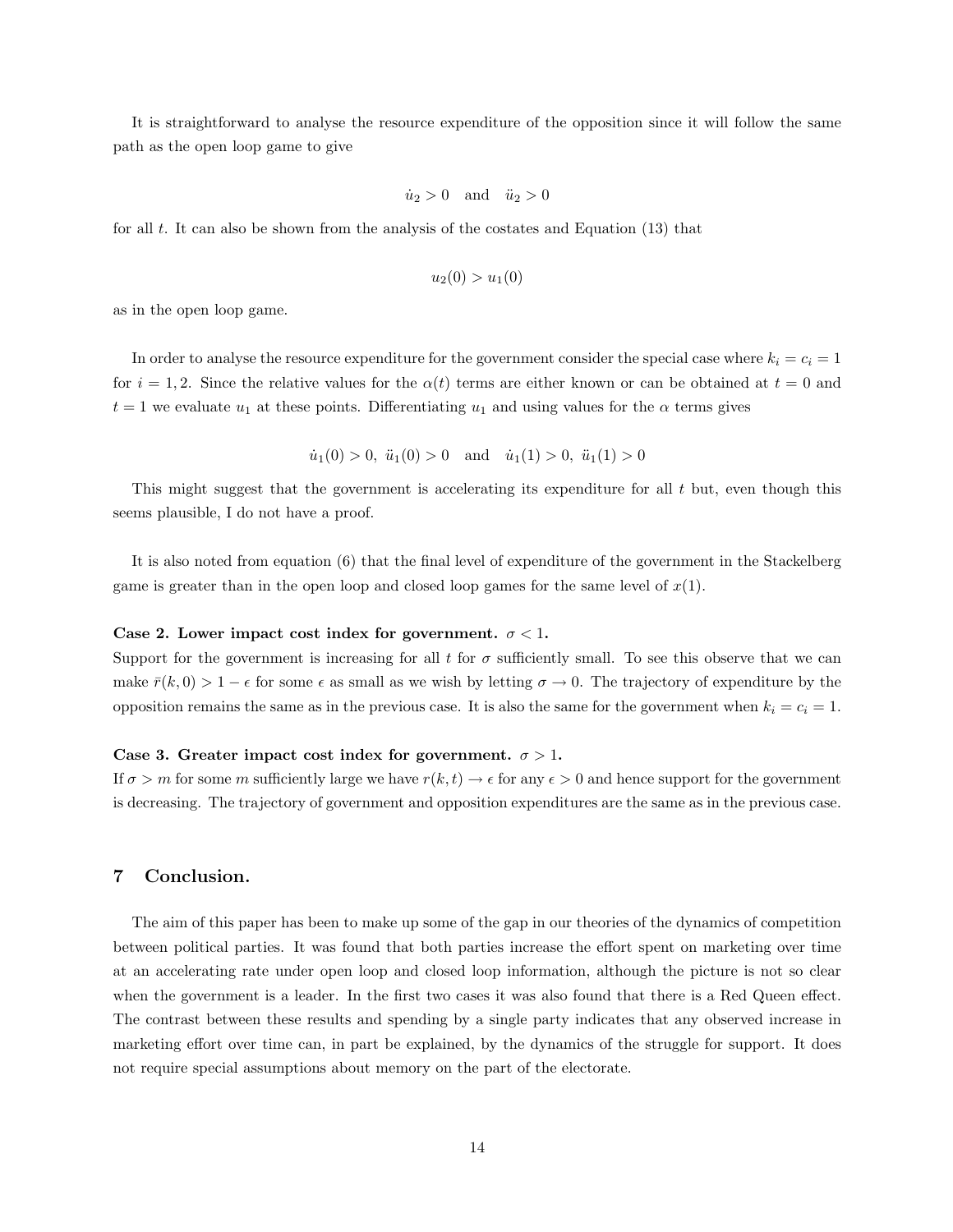It was also found that the trajectory of support depended on the relative cost of impact for the government and opposition. In the case where these costs are equal, or greater for the government, the government loses support through the entire period except, perhaps, in the case of the Stackelberg game.

It was stressed that this is only a first step in building an analysis of the dynamics of competition. Among the variants of the model that could be explored are those in which the time of the election is optimally chosen and in which the amount of resources to be spent are fixed. It would also be possible to explore the case where the cost and response functions depend on the level of support.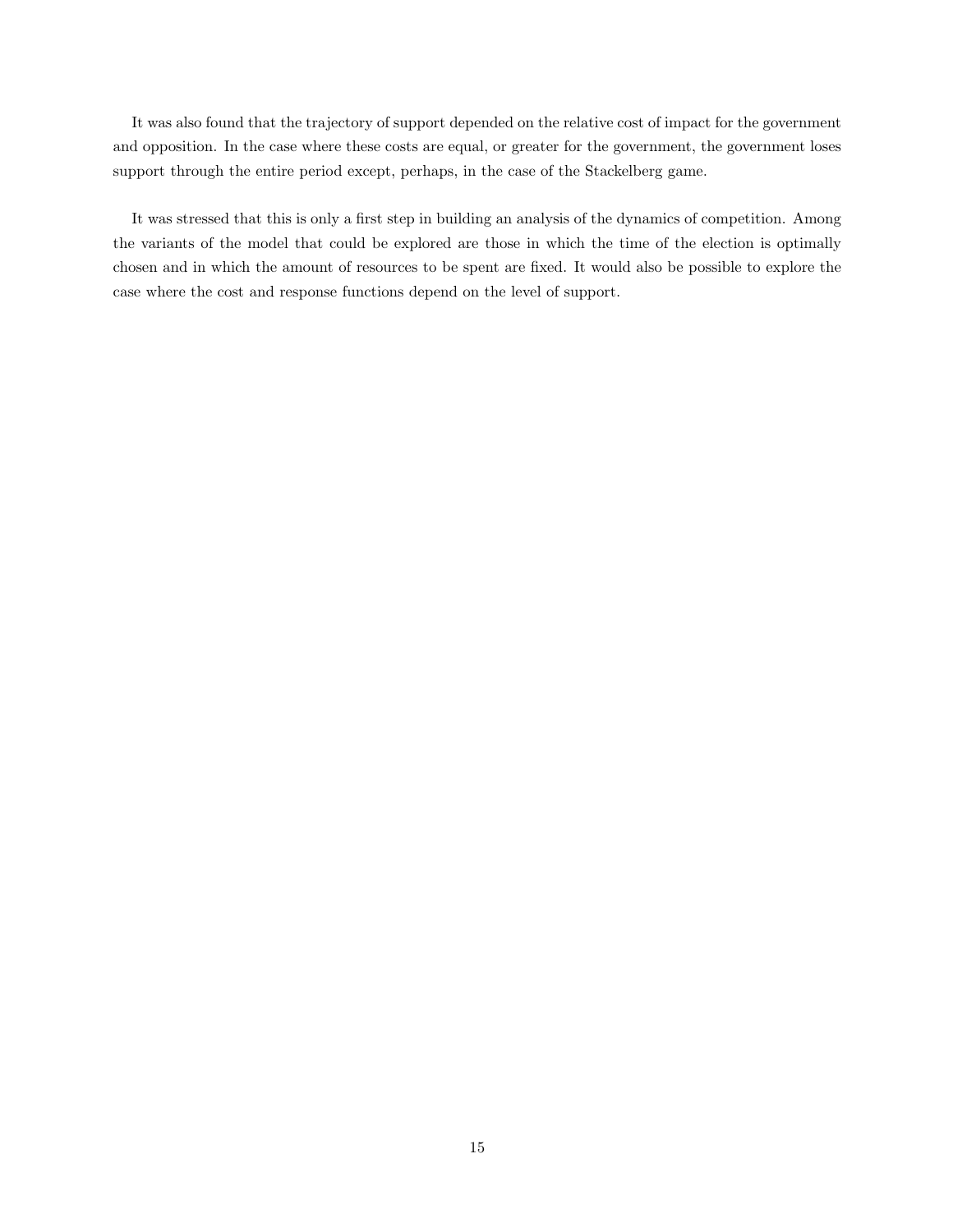#### Appendix 1. A1. Open loop game.

The Hamiltonians are given in Equation (5) and the necessary conditions are given by Equations (6) and (7) where the terminal conditions on the costates are  $\alpha_1(1) = 1$  and  $\alpha_2(1) = -1$ . Since the Hessian matrices for the Hamiltonians are negative semi-definite these conditions are also sufficient. The solution for the costates is

$$
\alpha_1(t) = e^{-\int_t^1 k_1 u_1(t) + k_2 u_2(t)} \quad \text{and} \quad \alpha_2(t) = -e^{-\int_t^1 k_1 u_1(t) + k_2 u_2(t)} \tag{14}
$$

which gives  $\alpha_1 = -\alpha_2$ . Writing  $\alpha = \alpha_1 = -\alpha_2$  for  $i = 1, 2$  gives

$$
\dot{u}_1 = \frac{k_1}{c_1} \alpha k_2 u_2 > 0 \quad \text{and} \quad \dot{u}_2 = \frac{k_2}{c_2} \alpha k_1 u_1 > 0 \tag{15}
$$

and this tells us immediately that

$$
\ddot{u}_1 = \frac{k_1}{c_1} k_2 (\dot{\alpha} u_2 + \alpha u_2) > 0 \quad \text{and similarly} \quad \ddot{u}_2 > 0 \tag{16}
$$

To get the trajectory of support for the government substitute Equation (15) into Equation (3). This gives  $\dot{x} = \alpha \left( \frac{k_1^2}{c_1} (1 - x)^2 - \frac{k_2^2}{c_2} x^2 \right)$ 

#### Notes  $\sigma = 1$

Substituting for  $\frac{k_i^2}{c_i} = k$  into equation (7) gives

$$
\dot{\alpha} = k\alpha^2 \tag{17}
$$

and this gives

$$
\ddot{x} = k(\dot{\alpha}(1 - 2x) - 2\alpha \dot{x}) > 0 \tag{18}
$$

and substituting from equation (17) and dividing through by  $1 - 2x < 0$  gives  $\ddot{x} > 0$  because  $\dot{\alpha} - 2k\alpha^2 < 0$ . For  $k_1 = k_2 = \hat{k}$  it follows from equations (6) and (8) and the trajectory for x that  $u_1 < u_2$  for all  $t \in [0,1)$ and that  $\dot{u}_1 > \dot{u}_2$  as required.

It is also possible to get explicit solutions for x and  $u_i$  for  $i = 1, 2$  for  $\sigma = 1$  for all t, if these are required. This gives more detail than is necessary for present purposes. In order to do this use equation (17) to give

$$
\alpha(t) = \frac{1}{1 + k(1 - t)}
$$
\n(19)

and substituting into the differential equation for  $x$  and solving gives

$$
x(t) = \frac{1}{2}(1 + (2x(0) - 1)(\frac{\alpha(0)}{\alpha(t)})^2)
$$
\n(20)

It is now possible to get the equations for the expenditure of the parties by substituting into equation (6).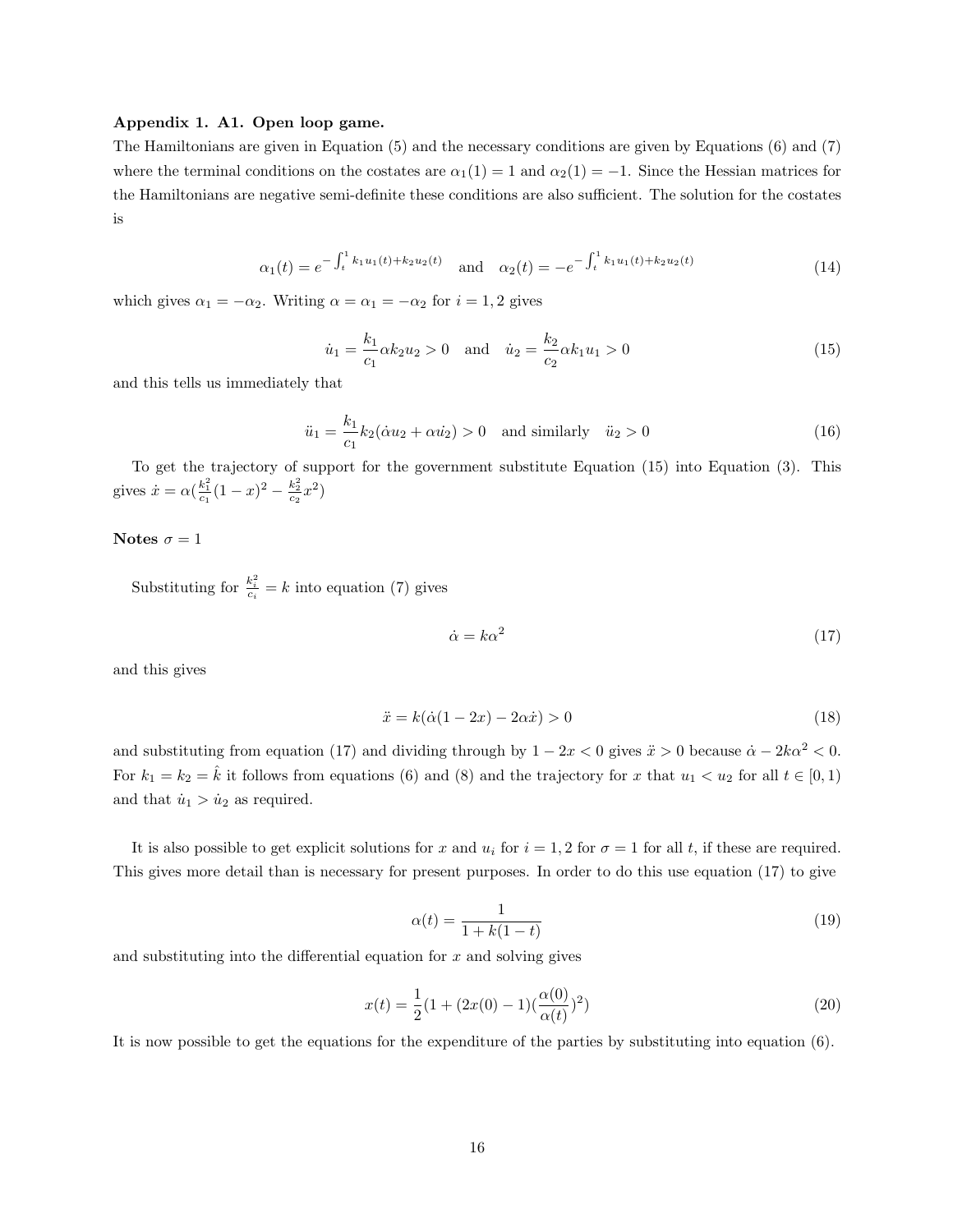#### Appendix 2. A 2. Closed loop game.

#### Solution to the Hamilton-Jacobi-Bellman partial differential equation. (10)

Solving the optimizing problem for equation (10) for  $u_1$  and  $u_2$  gives us the analogous expressions to (6) with the partial differentials  $\omega_x^1$  and  $\omega_x^2$  replacing  $\alpha_1$  and  $\alpha_2$  ([?], 259-63). Substituting the solutions back into equation (10) and its counterpart and simplifying gives a system of two partial differential equations

$$
-\omega_t^1 = k((\omega_x^1)^2 \frac{(1-x)^2}{2} + \omega_x^1 \omega_x^2 x^2) \quad \text{and} \quad -\omega_t^2 = k((\omega_x^2)^2 \frac{x^2}{2} + \omega_x^1 \omega_x^2 (1-x)^2)
$$
 (21)

These equations indicate that there might be a symmetrical solution for  $\omega$ . Redefine the game in equation (4) with the payoffs at  $t = 1$  written  $x(1) - \frac{1}{2}$  for player one and  $\frac{1}{2} - x(1)$  for player two. Since the payoffs have only been altered by a constant this gives us the equivalent game. Consider solutions of the form

$$
\omega^1 = \varphi(t)(x(t) - \frac{1}{2})
$$
 and  $\omega^2 = -\varphi(t)(x(t) - \frac{1}{2})$ 

with the boundary conditions derived from the new specification of the game. This means  $\omega^1(1) = (x(1) - \frac{1}{2})$ and  $\omega^2(1) = -(x(1) - \frac{1}{2})$ . This gives  $\varphi(1) = 1$ .

Taking the partial differentials of the proposed solution and substituting into (21) gives

$$
-\dot{\varphi}(x-\frac{1}{2}) = k(\varphi^2 \frac{(1-x)^2}{2} - \varphi^2 x^2) \text{ and } \dot{\varphi}(x-\frac{1}{2}) = k(\varphi^2 \frac{x^2}{2} - \varphi^2 (1-x)^2)
$$

and subtracting the first equation from the second and simplifying gives

$$
\dot{\varphi}=\frac{3k}{2}\varphi^2
$$

which means

$$
\varphi(t) = \frac{2}{2 + 3k(1 - t)}
$$

and substituting into  $\dot{x}$  in equation (9) and solving gives

$$
x(t) = \frac{1}{2}(1 + (2x(0) - 1)(\frac{\varphi(0)}{\varphi(t)})^{\frac{4}{3}})
$$

In order to get explicit solutions all that we need to do is substitute into  $u_1(t) = \frac{k_1}{c_1}(1-x(t))\varphi(t)$  and  $u_2(t) = \frac{k_2}{c_2}x(t)\varphi(t).$ 

#### Appendix 3. A3. Stackelberg game.

#### 1. Analysis of costates

The Lagrangean for the problem is Equation (12) where  $\alpha_4(t)$  is the costate associated with  $\alpha_2$  now treated as a state variable and  $\alpha_5(t)$  is the multiplier for the condition that must hold for an optimum  $u_2$ . See ([2], p.410-12). This gives the necessary conditions for an internal solution as in Equation (13) and

$$
\dot{\alpha}_3 = (k_1 u_1 + k_2 u_2) \alpha_3 + k_2 \alpha_5 \alpha_2 \tag{22}
$$

$$
\dot{\alpha}_4 = -\alpha_4 (k_1 u_1 + k_2 u_2) + k_2 \alpha_5 x \tag{23}
$$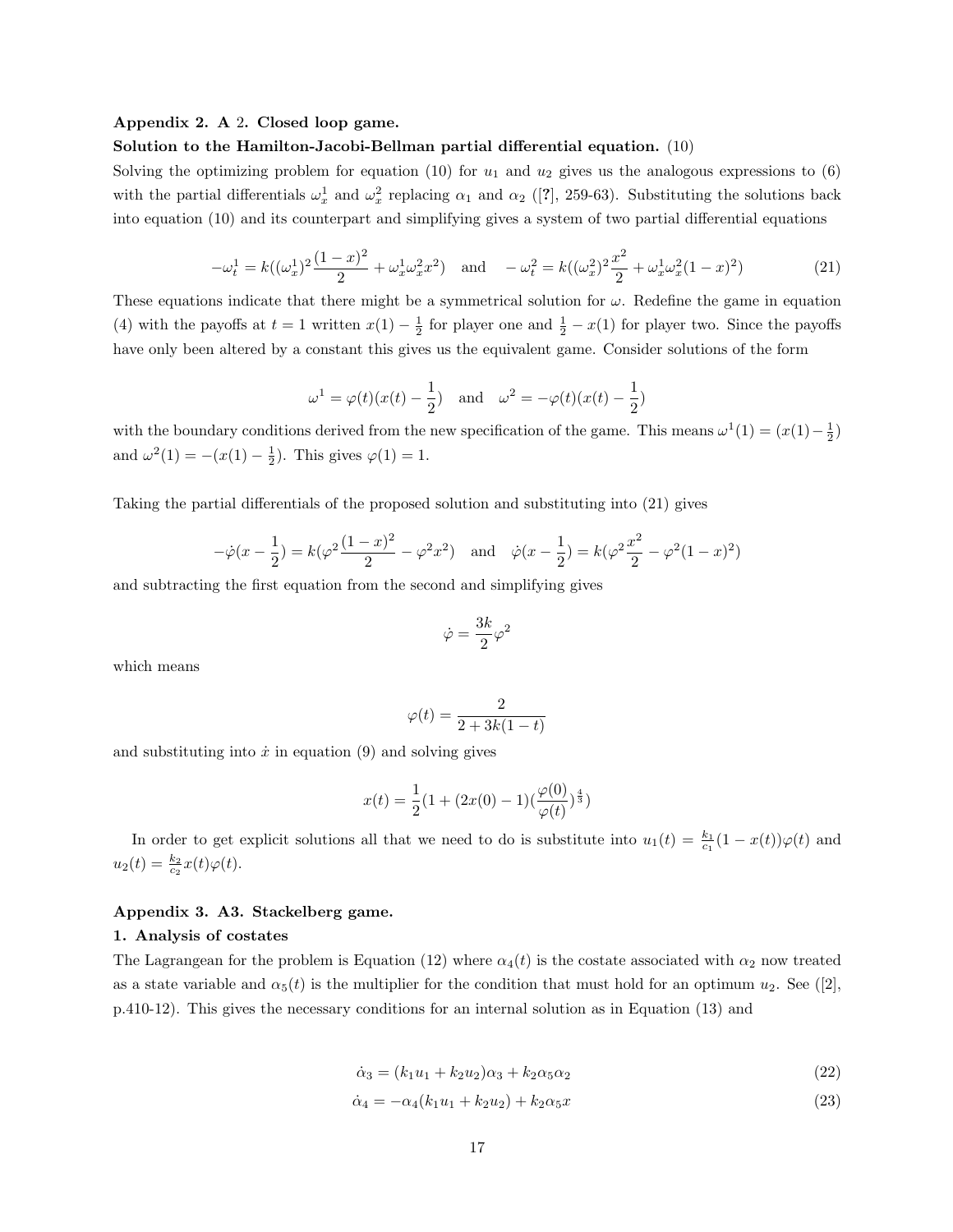with the transversality conditions  $\alpha_3(1) = 1$  because the second derivative of the terminal condition is zero and  $\alpha_4(0) = 0$  from ([2], p.412). It is shown below that  $\alpha_3 > 0$ ,  $\alpha_4 < 0$  and  $\dot{\alpha}_3 > 0$  for all t and that  $\vert \alpha_4(1) \vert \leq \frac{k_2^2}{c_2} \int_0^1 x^2$ . In order to get  $\alpha_5$  we use the fact that  $\frac{\partial L}{\partial u_2} = 0$  for an internal solution. This gives

$$
\alpha_5 = \frac{k_2}{c_2}(-\alpha_3 x + \alpha_4 \alpha_2) \tag{24}
$$

Substituting for  $\alpha_5$  in equation (24) and solving equation (22) and writing  $k_1u_1+k_2u_2-\frac{k_2}{c_2}\alpha_2x=k_1u_1+2k_2u_2$ as  $\gamma$  to save notation gives  $\alpha_3 = e^{\int_0^t \gamma dq} \frac{k_2}{c_2} \int_0^t \alpha_4(\alpha_2)^2 e^{-\int_0^s \gamma dq} ds + e^{\int_0^t \gamma ds} (e^{-\int_0^1 \gamma} - \frac{k_2}{c_2} \int_0^1 \alpha_4(\alpha_2)^2 e^{-\int_0^s \gamma dq} ds.$ Simplifying this gives

$$
\alpha_3 = e^{-\int_t^1 \gamma ds} + e^{\int_0^t \gamma ds} \left(-\frac{k_2}{c_2} \int_t^1 \alpha_4(\alpha_2)^2 e^{-\int_0^s \gamma ds} ds\right) \tag{25}
$$

In a similar manner we can solve for (23) to get

$$
\alpha_4 = -e^{-\int_0^t \gamma ds} \frac{k_2^2}{c_2} \int_0^t \alpha_3 x^2 e^{\int_0^s \gamma dq} ds \tag{26}
$$

It is also possible to get the following information on the costates.

**Proposition 2.** The signs on the costates are  $\alpha_3 > 0$ ,  $\alpha_4 < 0$  and  $\alpha_3 > 0$  for all t for  $\frac{k_2^2}{c_2} > 0$ .

**Proof.** Since  $\alpha_4(0) = 0$ , we get from equation (25) that  $\alpha_3(0) > 0$  and hence  $\alpha_3(t) \ge 0$  in some interval  $t \in [0, \epsilon)$  for some  $\epsilon > 0$  and  $\epsilon$  sufficiently small, since  $\alpha_3$  is continuously differentiable. Differentiating  $\alpha_4$ at  $\epsilon$  gives  $\dot{\alpha}_4 = \gamma e^{-\int_0^{\epsilon} \gamma} \epsilon \frac{k_2^2}{c_2 \alpha_3 x^2} e^{\int_0^s \gamma dq} - e^{-\int_0^{\epsilon} \gamma} \frac{k_2^2}{c_2 \alpha_3 x^2} e^{\int_0^s \gamma dq} < 0$  for  $\epsilon$  sufficiently small. It follows that  $\alpha_4(\epsilon+\delta) < 0$  for some  $\delta > 0$ . Let S be the set  $S = \{t \in [0, w) : \alpha_4 \leq 0 \text{ and } w = \sup S\}$ . It is clear that S is non-empty from what has just been said. Since  $w = \sup S$  we have  $\alpha_4(w) = 0$  and this requires  $\alpha_3(w) = 0$ . This contradicts the fact that for  $\alpha_4(w) = 0$  we have  $\alpha_3(w) > 0$ . It follows immediately that  $\alpha_3 > 0$ .  $\Box$ 

 $\textbf{Proposition 3.} \mid \alpha_4(1) \mid \leq \frac{k_2^2}{c_2} \int_0^1 x^2.$ 

**Proof.** The mean value theorem for integrals gives  $| \alpha_4(1) | = e^{-\int_0^1 \gamma ds} e^{\int_0^s \gamma ds} \frac{k_2^2}{c_2} \int_0^1 \alpha_3 x^2 ds \leq \frac{k_2^2}{c_2} \int_0^1 \alpha_3 x^2 ds$ . To complete the proof note that, from Proposition 2,  $max \alpha_3 = 1$ .  $\Box$ 

#### Resource expenditure.  $\sigma = 1$ .

The resource expenditures of the opposition is analysed by first noting from equation (14) and equation (25) that  $\alpha(0) > \alpha_3(0)$ . Since  $\alpha_4(0) = 0$  we have  $u_2(0) > u_1(0)$  as in the open loop game and we again have

$$
\dot{u}_2 > 0 \quad \text{and} \quad \ddot{u}_2 > 0
$$

for all  $t$ .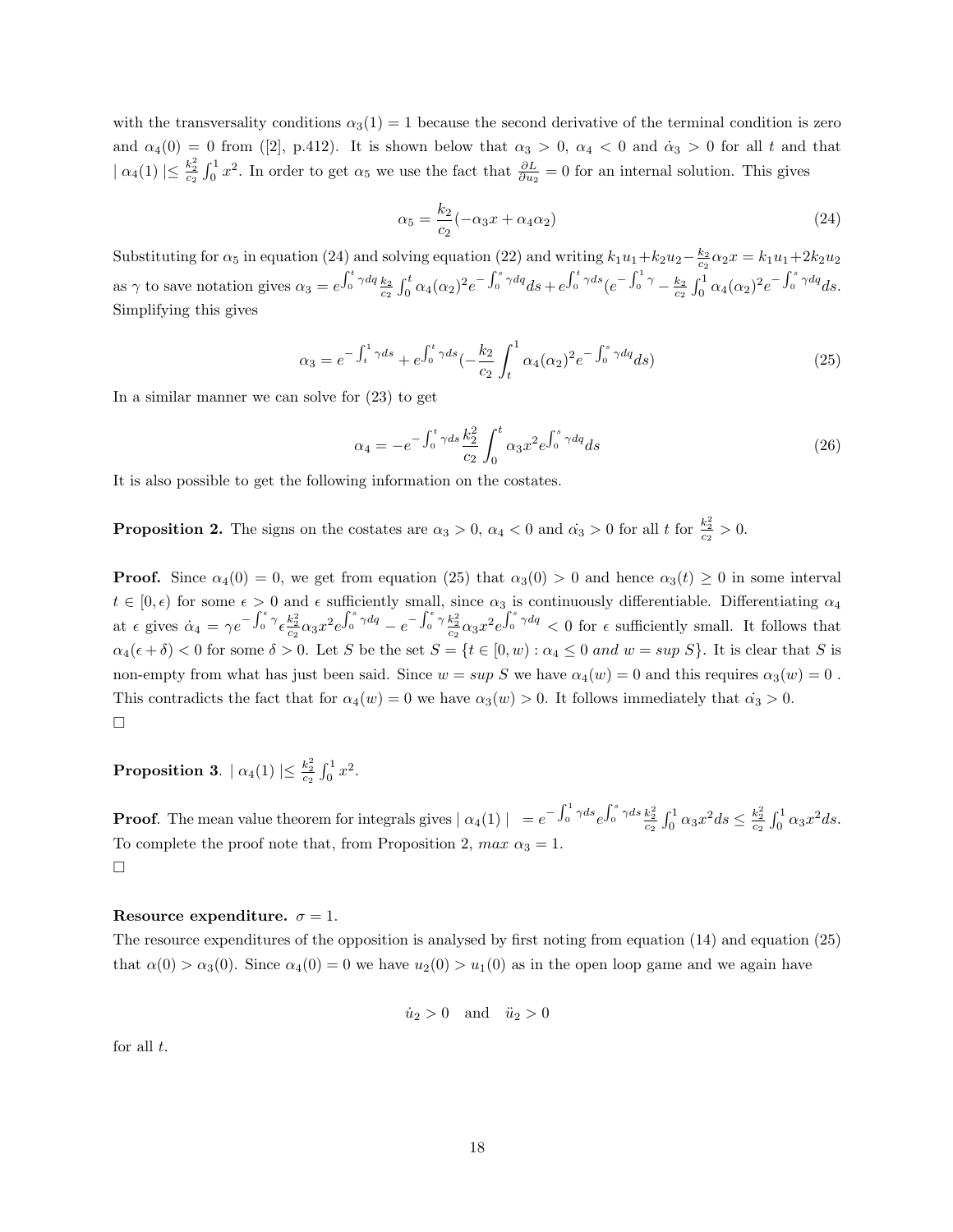In order to analyse the resource expenditure for the government consider the special case where  $k_i = c_i = 1$ for  $i = 1, 2$ . Differentiating  $u_1$  gives

$$
\dot{u}_1 = \dot{\alpha}_3 \frac{k_1}{c_1} (1 - x) - \dot{x} \frac{k_1}{c_1} \alpha_3 + \dot{\alpha}_2 k_1 \alpha_4 + k_1 \alpha_2 \dot{\alpha}_4 \tag{27}
$$

which gives

 $\dot{u}_1(0) > 0$ 

for all values of  $k_i$  and  $c_1 : \sigma = 1$  from  $\alpha_2 < 0$ ,  $\alpha_4(0) = 0$ ,  $\dot{\alpha}_4(0) < 0$  and  $\dot{x}(0) < 0$ . In order to get the sign for  $\dot{u}_1$  at  $t = 1$  substitute from the previous results into equation (27) and simplify to get

$$
\dot{u}_1 = -2\alpha_2\alpha_3 x + \alpha_2^2 \alpha_4
$$

and

$$
\ddot{u}_1 = -2(u_1 + u_2)\alpha_2\alpha_3 x - \alpha_2^2(-\alpha_3 x + \alpha_2 \alpha_4) + \alpha_2^2 \alpha_4(u_1 + u_2) - 2\alpha_2 \alpha_3 u_1
$$

Rewrite  $\dot{u}_1(1) = 2x + \alpha_4$  and use the value for  $\alpha_4(1)$  to get  $2x - \int_0^1 x^2 > 0$  for  $x \le 1$ . This gives

 $\dot{u}_1(1) > 0$  and  $\ddot{u}_1(0) > 0$ ,  $\ddot{u}_1(1) > 0$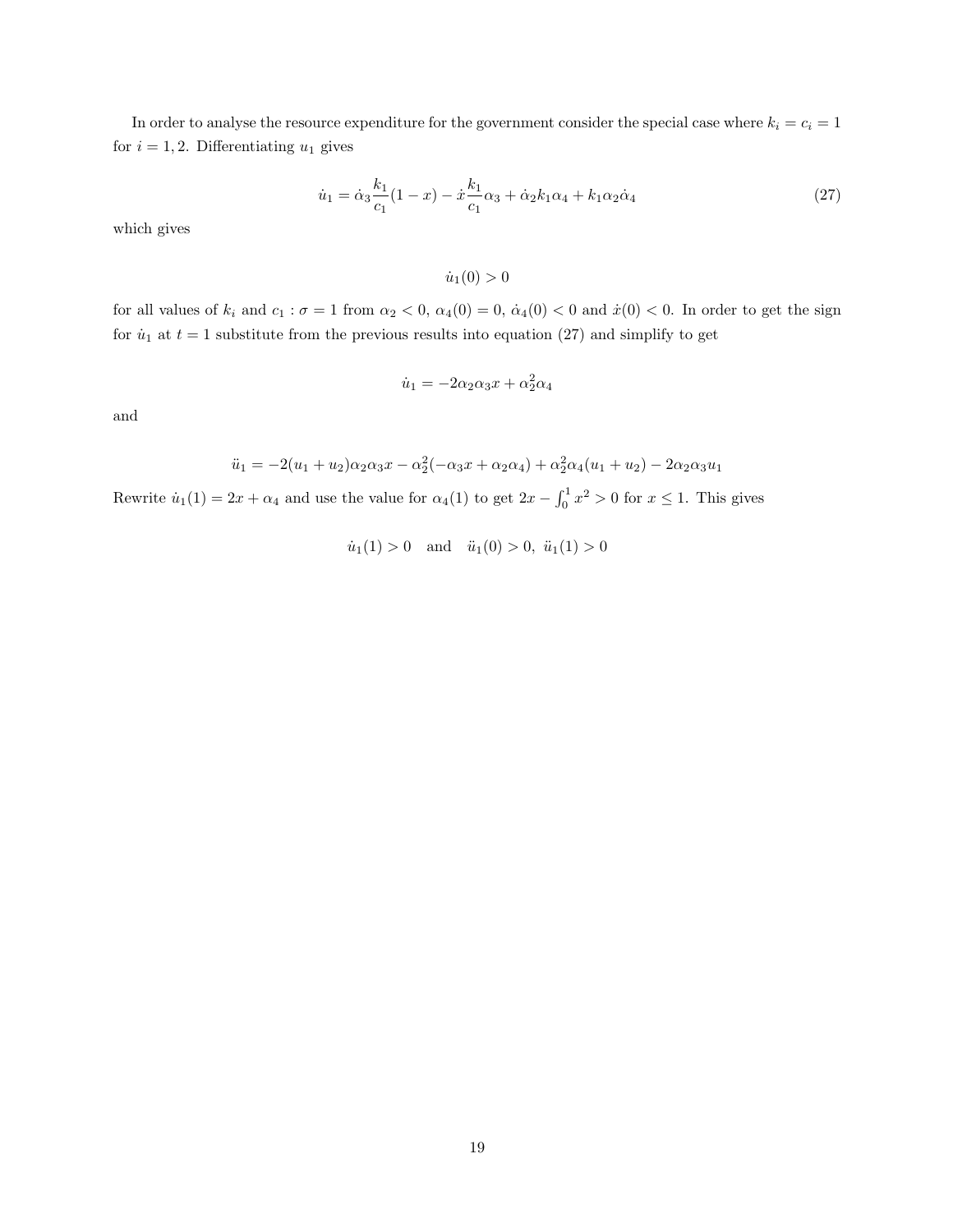#### Acknowledgements.

I am grateful to the editors of BJPS and two anonymous referees for their suggestions on the structure of this paper and the argument. I am also grateful to Richard Eccelston for discussion and suggestions and to Janet M. Box-Steffensmeier and David Darmofal for help with references. I wrote much of this paper while in the Helen Sheridan Chair of Economics at the University of Massachusetts and as Honorary Professor in Government at the University of Tasmania.

#### References

- [1] Adams. J. 2001. 'A theory of spatial competition with biased voters: party policies viewed temporaly and comparatively.' British Journal of Political Science. 31. 121-58
- [2] Basar, T. and Olsder, G. 1995. Dynamic Non-cooperative Game Theory. Academic Press. London.
- [3] Beck, N. 2007. (ed) Special issue: time series cross sectional analysis. Political Analysis
- [4] Bellucci, P. and P. Whitely. 2006. 'Modeling electoral choice in Europe in the twenty-first century: an introduction.' Electoral Studies. Vol 25. Iss. 3. 419-23
- [5] Berelson, B., P. Lazarsfeld amd N. McPhee. 1954. Voting. University of Chicago Press. Chicago.
- [6] Box-Steffensmeier, J. D. Darnofal, C. Farrer. 2005. 'The aggregate dynamics of campaigns.' Paper presented at APSA. Washington.
- [7] Box-Steffensmeier, J., and S. Jones. 1997. 'Time is of the essence: event history models in political science.'American Journal of Political Science. vol. 41. No 4. 1414-62.
- [8] Box-Steffensmeier, J., and R. smith. 1998. 'Investigating political dynamics using fractional integration methods.'American Journal of Political Science. vol. 42. No. 2. 661-90.
- [9] Budge. I., M. McDonald. 2006. 'Election and party system effects on policy representation: bringing time back into comparative perspective.' Electoral Studies. 168-79.
- [10] Carroll. L. 1960 Alice's Adventures in Wonderland and Through the Looking-Glass. The New American Library, New York.
- [11] Chintagunta, P. and N. Vilcassum. 1992. 'An empirical investigation advertising strategies in a dynamic duopoly.' Management Science. 38. 1230-1244.
- [12] Crain, W. and R. Tollison. 1976. 'Campaigh expenditure and political competition.' Journal of Law and Economics. 177-88
- [13] Denemark, D. 2002. 'Television effects and voter decision making in Australia: a re-examination of the Converse model.'British Journal of Political Science. 32. 663-690.
- [14] De Vries, W. 1989. 'American campaign consulting: trends and concerns.' Political Science and Politics. 22. 21-25.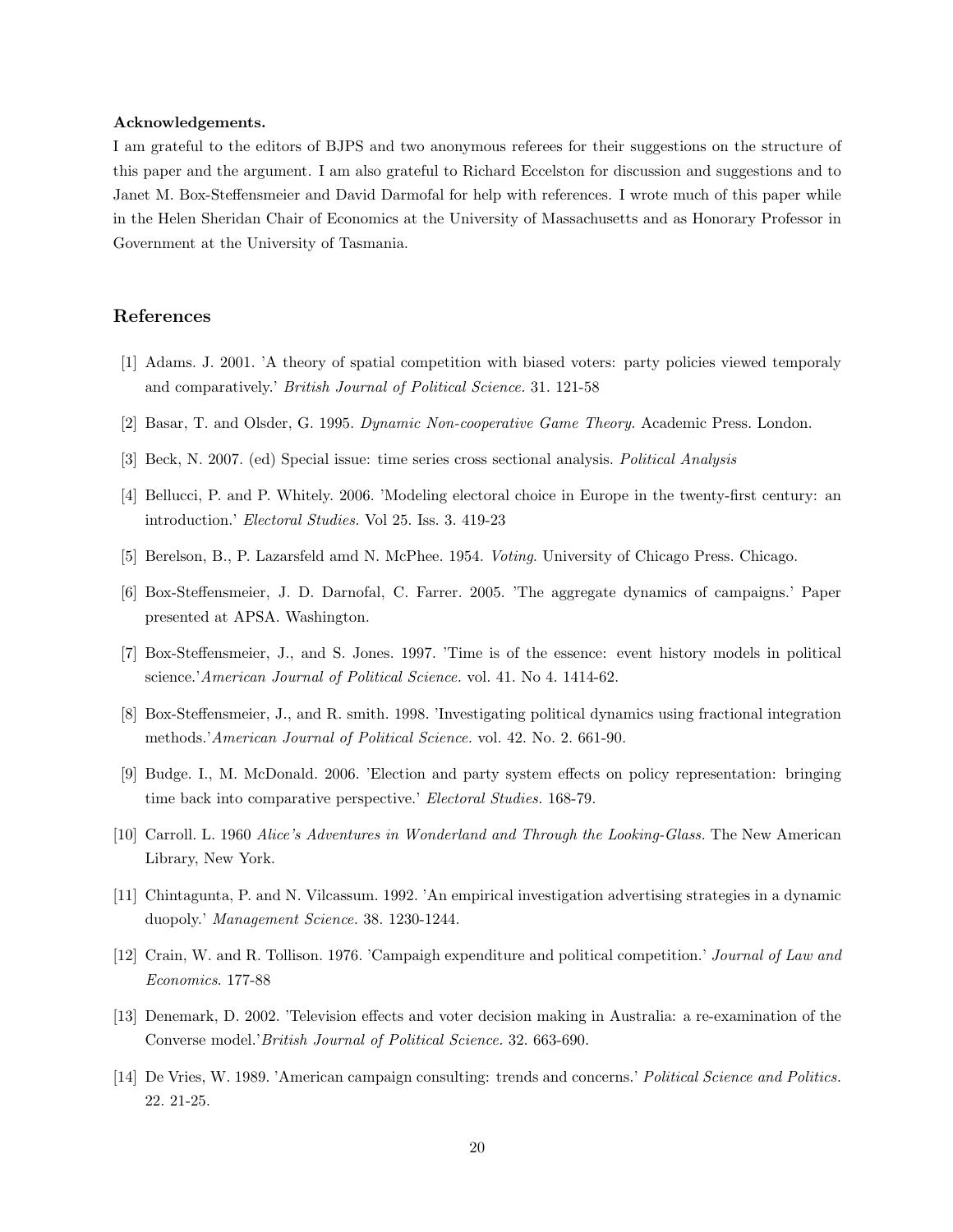- [15] Enders. W. 2005. Applied Econometric Time Series. John Wiley and Sons. NJ
- [16] Fiorina, M., S. Abrams, and J. Pope. 2003. 'The 2000 US presidential election: can retrospective voting be saved.' British Journal of Political Science. Vol. 33. 163-187.
- [17] Fisher. J. 1999. 'Party expenditure and electoral prospects: a national level analysis of Britain.' Electoral Studies. Vol. 18. Issue 4. 519-32.
- [18] Fournier, P., R. Nadeau., A. Blais, E. Gidengil, N. Nevitte. 2004. 'Timing of voting deisions and susceptibility to campaign effects.' electoral Studies. vol 23. Iss. 4. 661-81.
- [19] Fruchter, G. and S. Kalish. 1997. 'Closed loop advertising strategies in a duopoly.' Management Science. vol.43. no. 1. 54-63.
- [20] Jacobson, G. 1980. Money in Congressional Elections Yale Uni Press. New Haven.
- [21] Johnston, R., M G. Hagenand K. H. Jamieson. 2004. The 2000 Presidential Election and the Foundations of Party Politics. Cambridge University Press. Cambridge.
- [22] Lees-Marshment. J. 2001. Political Marketing and British Political Parties. The Party's Just Begun. Manchester University Press.
- [23] McAllister, I. 2002. Calculating or capricious? The new politics of late deciding voters,'in Farrell, D., and R. Schmidt-Beck (eds) Do Political Campaigns Matter? Campaign Effects in Elections and Referendums. London. Routledge. 22-40.
- [24] Macki, J. and Strauss. A. 1982. Introduction to Optimal Control Theory. Springer-Verlag. New York.
- [25] Medvic, S. K. 2000. 'Professionalization in congressional campaigns.' In J. A. Thurber and C. J. Nelson (Eds.), Campaign Warriors: Political Consultants in Elections. 91-109. Brookings Institute.
- [26] Medvic, S. K. 2004. 'Developing paid media strategies: media consultants and political advertising.' In D. A. Schultz (Ed.) Lights, camera, campaign! Media, politics, and political advertising.. 21-44. Peter Lang Publishing. NY.
- [27] Mueller, D. 2003. Public choice III. Cambridge University Press. Cambridge.
- [28] Nerlove, M and K. Arrow. 1962. 'Optimal advertising policy under dynamic conditions.' Economica 29. 129-42.
- [29] Pattie, C., and R. Johnston. 2004. 'Party knolwedge and candidate knowledge: constituence campaigning and voting in the 1997 British General Election.' Electoral Studies. Vol 23. Iss 4. 795-819
- [30] Roberts, S. and J. Shipman. 1972. Two point Boundary Value problems: Shooting Methods. New York. American Elsevier.
- [31] Sanders. D. 2004. 'Party identification, economic peceptions, and voting in British General Elections, 1974-97.' Electoral Studies. Vol. 22. Iss.2. 239-63.